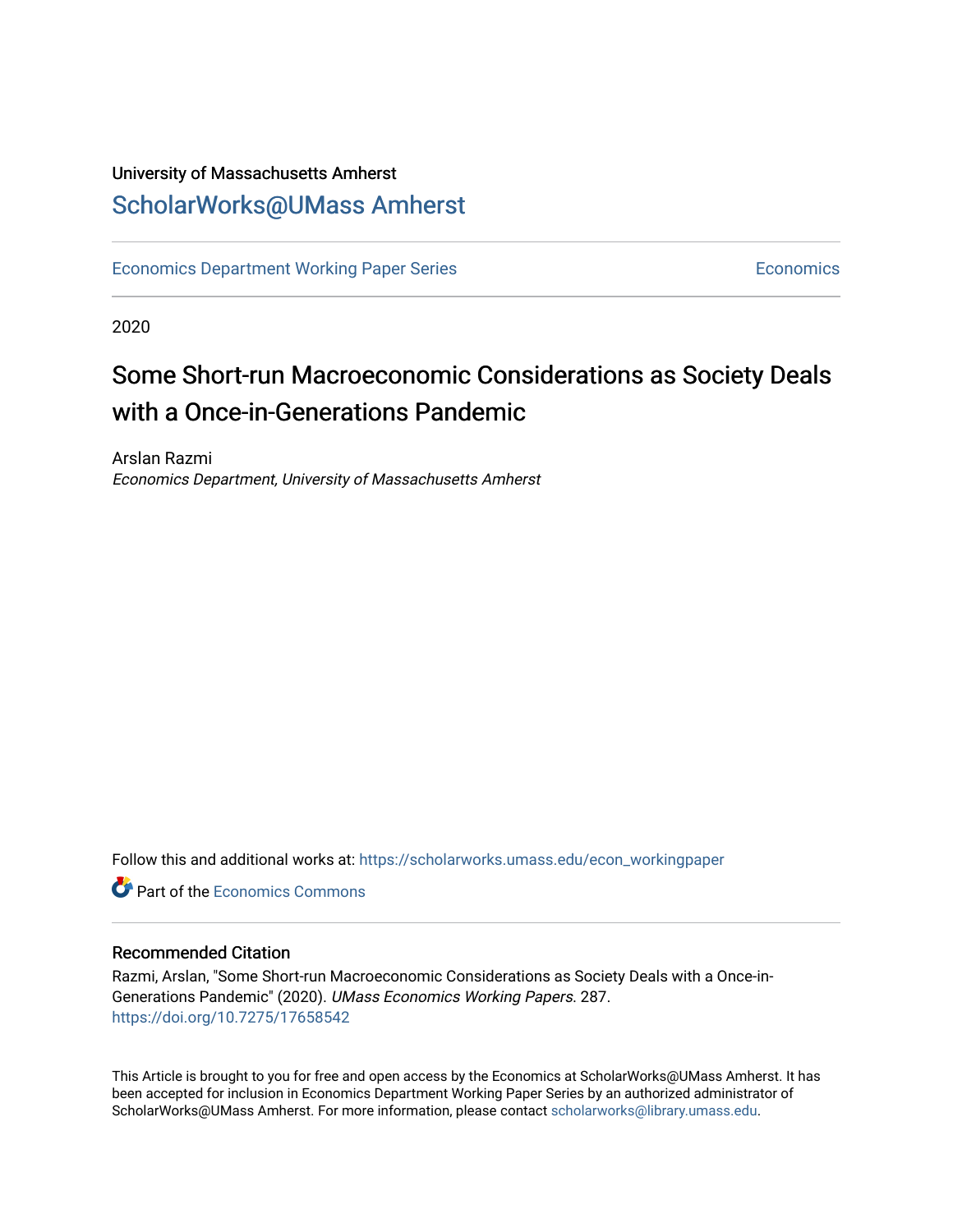# Some Short-run Macroeconomic Considerations as Society Deals with a Once-in-Generations Pandemic

Arslan Razmi

May 7, 2020

#### Abstract

COVID-19 constitutes a health crisis which has rapidly turned into a social and economic crisis. This paper briefly explores some of the issues raised by the combination of a massive supply-side shock with a massive demand-side shock, and the interaction of these with the exponential dynamics of a viral infection.

The analysis suggests that, during the recovery, the state of infection among the existing workforce relative to that of the incoming one will play an important role in determining the dynamic interactions between economics and epidemiology. Perhaps counterintuitively, the logic of the basic epidemiological SI model suggests that, under plausible assumptions about consumer behavior, steady recovery is helped if the re-hired workers are more heavily infected than the existing workforce. This has implications for the fiscal strategies that are likely to be pursued in the coming months. In particular, fiscal instruments should simultaneously target aggregate demand and disease transmissibility in relatively small steps.

There is no restoring economic health without stabilizing economic sentiments, the path to which goes through communicating a reasonable degree of control over pathogen spread.

JEL classifications: E62, H51, E60.

Key words: Epidemiological models, COVID-19, aggregate demand, aggregate supply, fiscal policy.

Department of Economics, University of Massachusetts, Amherst, MA 01003; email: arazmi@econs.umass.edu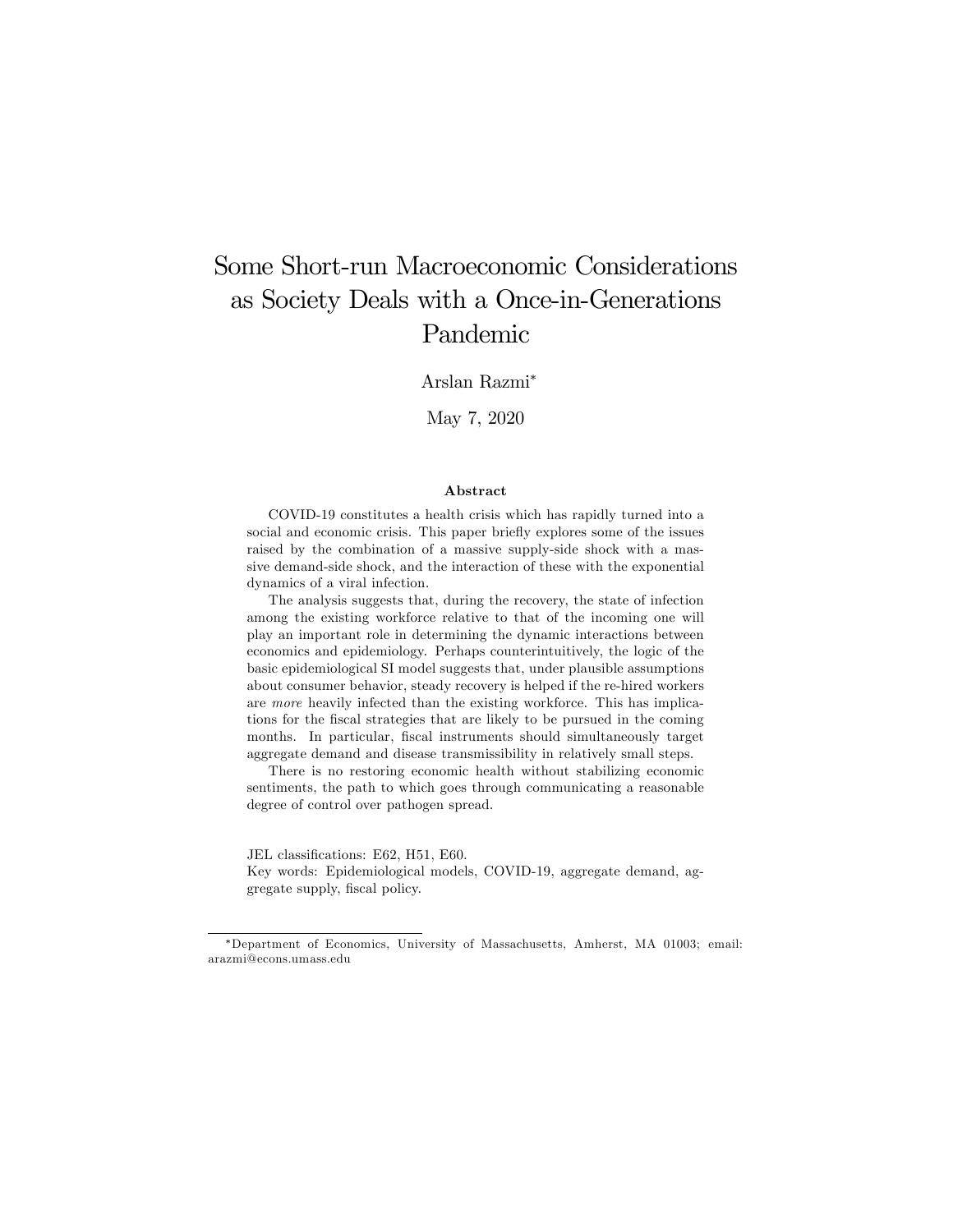# Some Short-run Macroeconomic Considerations as Society Deals with a Once-in-Generations Pandemic

### 1 Motivation

The shock represented by COVID-19 appears to have been unexpected, not in a black swan sense  $\sim$  something like this was likely to happen sooner or later if books by leading epidemiologists and Hollywood blockbusters are to be believed  $-$  but rather in the sense that it has forced multitudes to rapidly upgrade their understanding of counter-intuitive concepts such as exponential growth and externalities. Perhaps we may even need to refashion Dornbusch and recognize that, sometimes in economics, things emerge quicker than one thinks they will, and then they evolve even faster than one thought they could.

This paper extends a simple existing epidemiological model of infectious diseases to incorporate economic interactions in a way that I think helps shed light on some ongoing concerns. Consider some salient aspects that make this public health crises unique from an economic perspective:

- 1. The economic shocks are simultaneously both supply-side and demandside in nature. Government-mandated isolation and fear have forced large-scale layoffs while at the same time scaring the public into spending less, especially on services.
- 2. The supply side constraint is likely to relax faster, as long as the supply infrastructure such as employee skills, employment networks, physical capital continue to exist, so that parts of these can be re-activated in line with relaxed public health regulations. Private demand, however, will probably recover more gradually, as a nervous public slowly begins to gain confidence.
- 3. We are likely to experience the pandemic in waves without the protection of a vaccine over the coming months. It is hard to mandate strict social isolation, especially in a democracy that banks heavily on social trust. When and where mandates are prematurely relaxed, the problem is likely to re-emerge. An ongoing game of whack-a-mole is unfortunately not hard to foresee across states, regions, and countries.
- 4. As in a broaching sailboat, expectations are likely to be unhinged from fundamentals in the short term. This means that goods and asset prices are not particularly good signals to follow in the near future. A further implication is that rather than assuming backward-looking adaptive behavior or forward-looking rational behavior, it may make sense to expect ìanimal spiritsî and the current state of disease spread to play a major role in guiding actions of economic agents.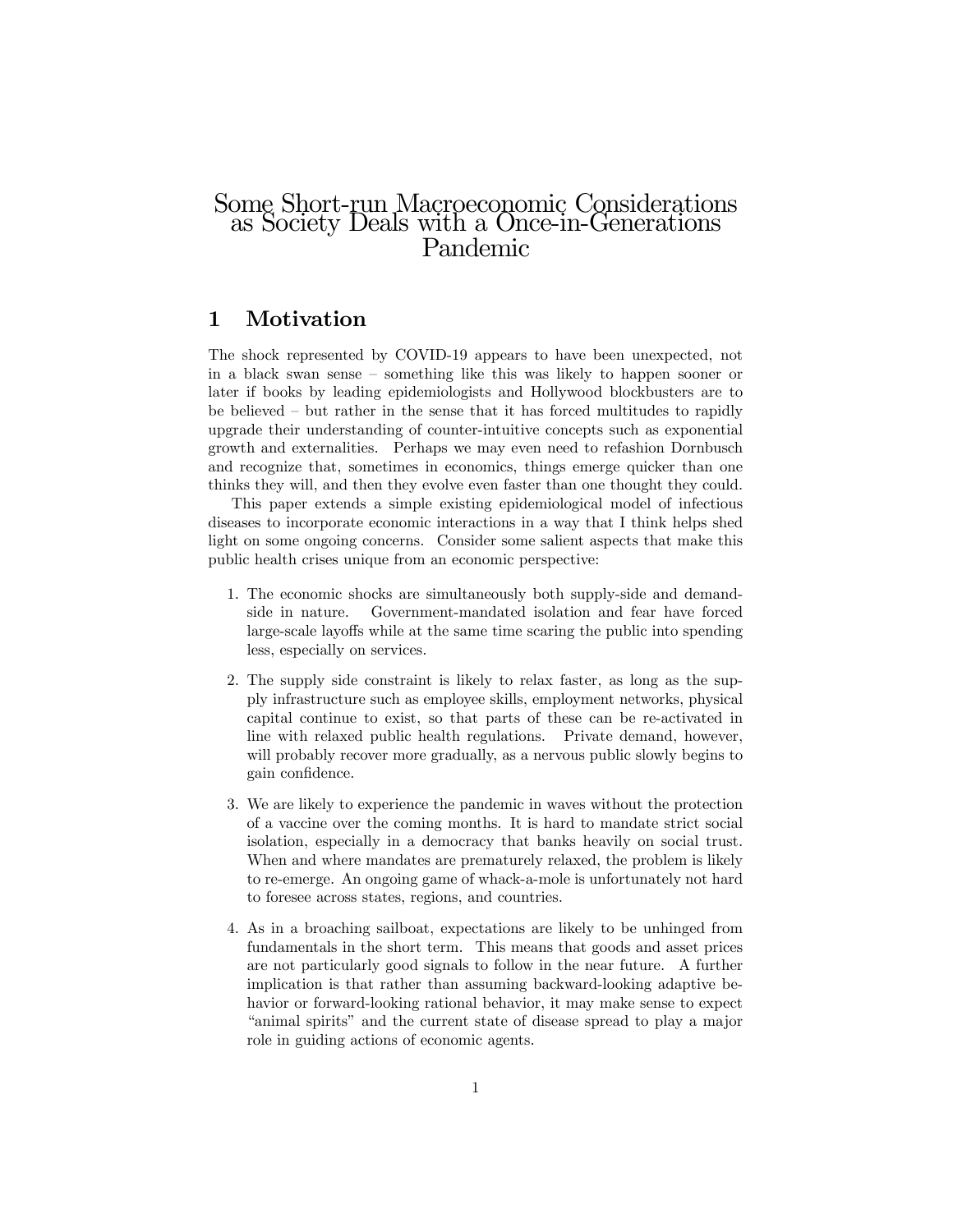- 5. With the economy already áirting with the zero lower bound at the beginning of the pandemic, monetary policy is largely restricted to lowering the perception of risk, easing liquidity, and attempting to provide a reassuring floor under asset prices.
- 6. Inflation is likely to appear in some sectors as bottlenecks emerge.<sup>1</sup> However, despite the supply-side shock, economy-wide inflation does not appear to pose a threat in the near future.
- 7. A policy of rapidly getting people back to work, even if successful on its own terms, could end up creating bigger problems. Increased interactions between healthy and (often asymptomatic or presymptomatic) infected people is a recipe for endogenously generating viral and economic waves.

Taken together, the first 6 features create a formidably strong case for unprecedented Öscal policy action. Such policy must not only seek to provide a floor to incomes but also try to maintain employment infrastructure for the near future. Feature  $(7)$  points to a different kind of challenge. As long as we lack a vaccine and/or other effective antiviral interventions, successful fiscal policy may sow the seeds for further waves. The oft-repeated mantra of testing, tracing, and isolating is, therefore, as important from a public health perspective as it is for the success of policy action in the economic domain. Not much less important may be the composition of the workforce that gets re-hired as the economy recovers relative to that of the part of the workforce that remained undisturbed by the crisis. This is the message that the remainder of this paper underlines.

The analysis here has some interesting implications. In the simplest setup that ignores the endogeneity of private spending sentiment, fiscal policy is effective over time in achieving any employment target it sets for itself without increasing the prevalence of the infection as a proportion of the workforce in the steady state. This changes once consumer sentiment is plausibly assumed to vary with the state of the infection among the worker force. The introduction of such variation introduces volatility and cycles of infection and employment, and make it harder, and even impossible, for policy makers to ensure a smooth transition to higher employment. Perhaps counter-intuitively, this result only holds when the prevalence of infection is lower among the incoming workers compared to the existing workforce. Put simply, this is because new employment in this case generates disproportionately more targets for each infected person. The underlying message is reminiscent of the Tinbergen rule. To highlight this aspect, and better match the policy experiment to currently ongoing events, I consider the case where policy makers have an explicit employment ceiling that they set to avoid re-emergence of a viral wave. Policy makers, therefore, have two targets: (1) stabilizing the state of infection spread, and (2) the level of employment. Achievement of the two targets will in general require another

<sup>&</sup>lt;sup>1</sup>This may be one historical instance where the Fed printing lots of (toilet) paper as legal tender may actually help prevent inflation.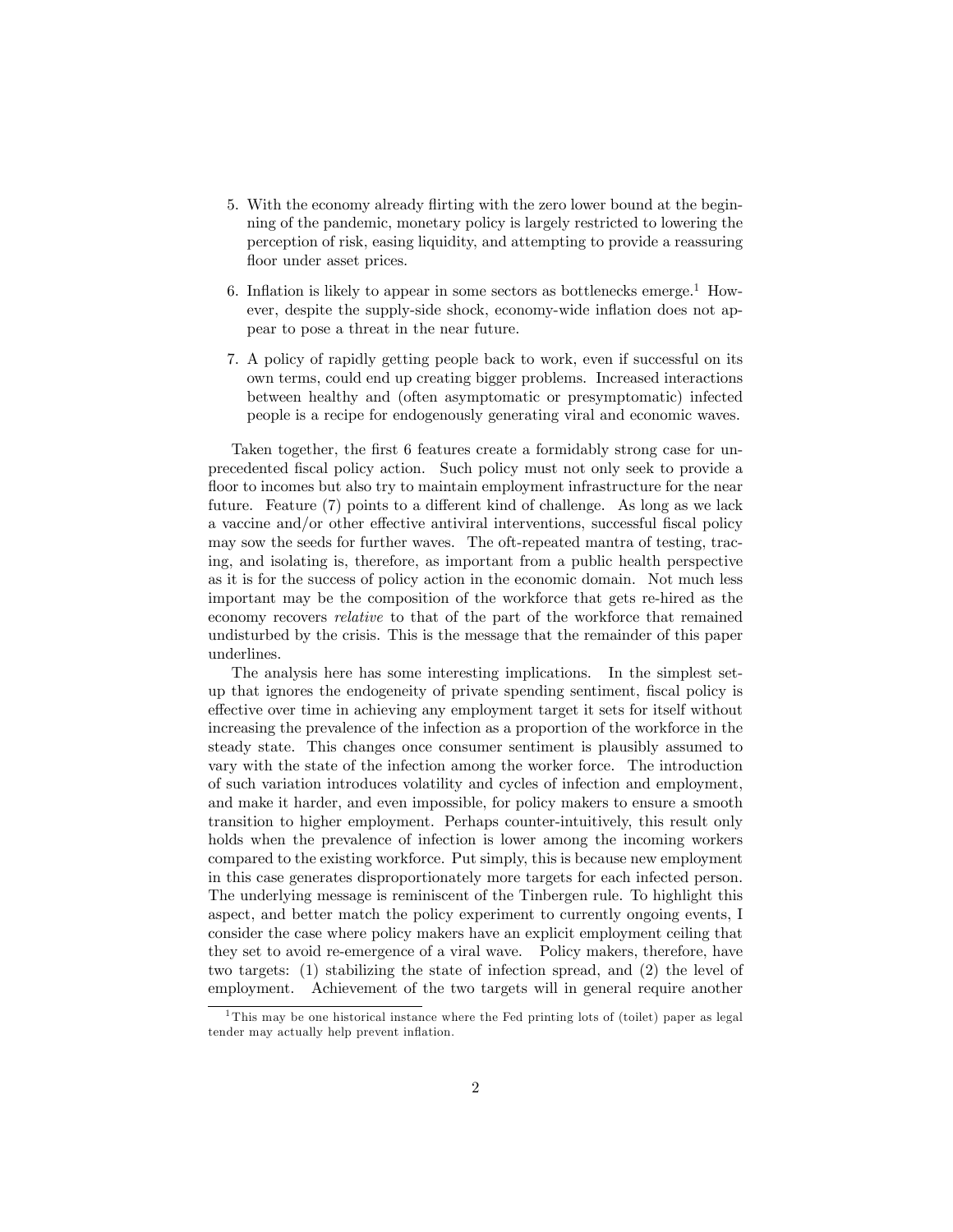policy instrument in addition to government spending. An expanded regime of testing and contact tracing that lowers the transmissibility of the infection at work could constitute the second instrument.

The analysis proceeds, roughly in increasing level of complexity, as follows. Section 2 develops the basic model where employment is purely demand-led, policy places no upper constraints on how many sectors can re-open starting with a post-initial shock equilibrium, and consumer spending sentiment is not affected by the state of the infection. Section 3 extends the basic model to include endogenous consumer sentiments or animal spirits. Section 4 then incorporates an important aspect of the current situation by allowing policy to set constraints on employment by deciding which sectors can re-open. Thought experiments are developed along the way to explore the effects of various policy-directed and non-policy developments. Section 5 revisits the highlights with concluding thoughts.

## 2 Incorporating Macroeconomic Considerations in Simple Epidemiological Models of Infection

There are several things to keep in mind as the economy recovers from the first wave of the pandemic: (1) policy help will be required on the demand side to restore normal patterns of employment and spending, and (2) in the absence of a vaccine or effective antiviral treatments, the chance of a second wave will increase as these normal patterns are restored.

Start with a continuous version of the simple SI (susceptible-infected) model from epidemiology.<sup>2</sup> Consider a population of N employed workers, S of whom are currently susceptible to disease, while  $I$  are currently infected. There is homogeneous mixing of susceptible and infected individuals in the workforce. Each infected person has  $\chi$  contacts with other individuals so that  $\chi S/N$  of these interactions are with susceptible persons. If the fraction of these contacts resulting in infection is denoted by  $\tau$ , then each infected person infects  $\chi \tau S/N$ susceptible individuals. I will use  $\beta$  (=  $\chi \tau$ ) to represent the transmissibility of the disease. Of the infected individuals, a proportion  $\gamma$  recover each period and re-enter the pool of susceptible workers. The expression  $\beta/\gamma$  then defines the widely-used basic reproductive number  $R_0$ , which essentially equals the effective reproductive number  $R_e$  as long as the share of infected persons is relatively small.<sup>3</sup> Note that, given exponential growth,  $1/\beta$  gives the mean duration of the infection.

 $2$ See, for example, Hethcote  $(2000)$ .

<sup>&</sup>lt;sup>3</sup>This number can be interpreted as the tipping point for infection spreading. A value of  $R_o$ less (more) than one implies that each person infects fewer (more) than one other individuals. The former implies that the disease is on course to die out. While robust estimates are yet to be established, Anderson et al. (2020) estimated the  $R_o$  for SARS-Cov-2 to be  $2 - 2.5$  in the early phase in China, although other studies have suggested higher numbers. By way of comparison, Biggerstaff et al. (2014) estimated the median  $R_o$  for the Spanish influenza pandemic in 1918 to be 1.8.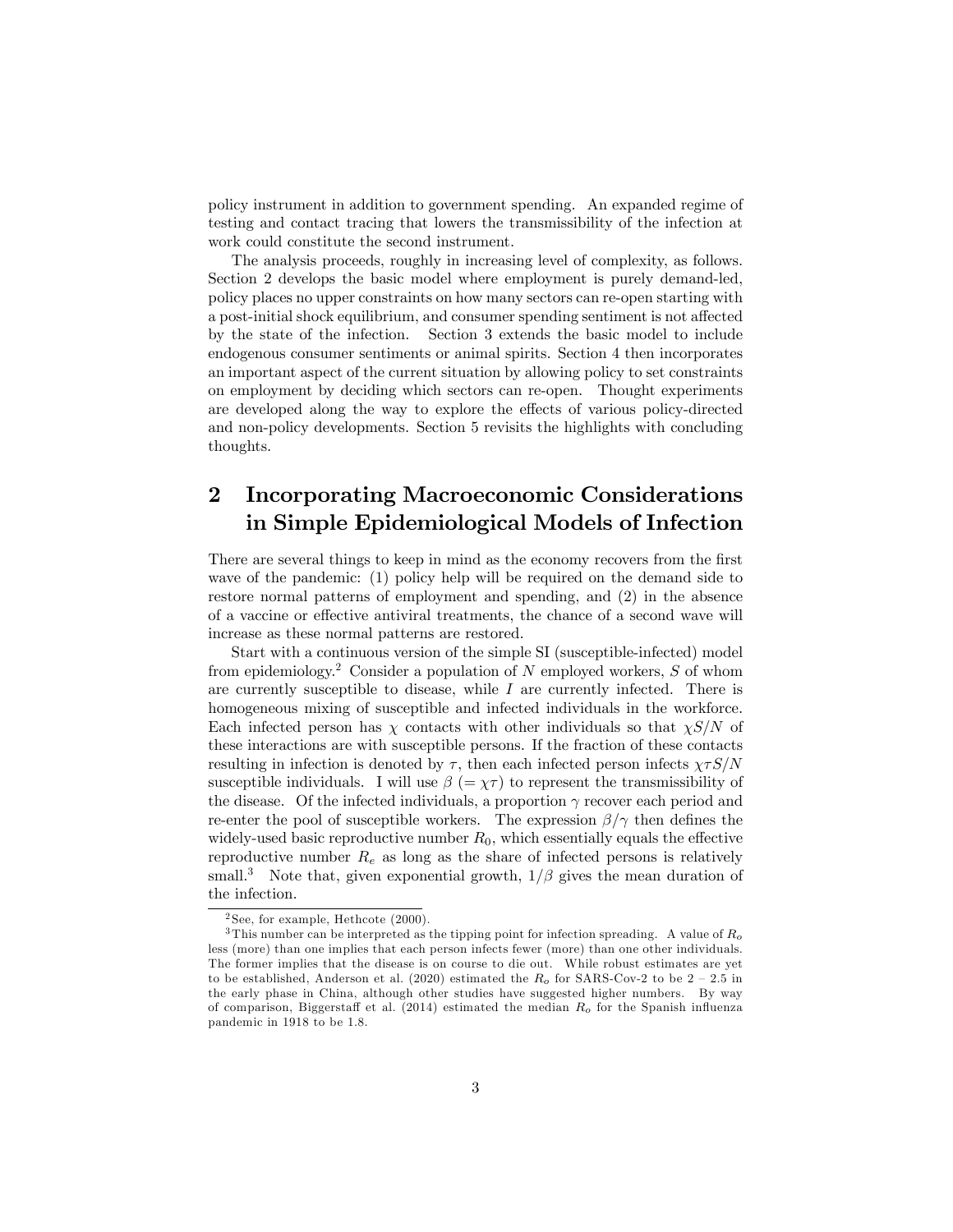In each period, as new workers enter the workforce, a fraction  $\alpha$  of them are susceptible while the rest are infected (the same is true for workers who leave the workforce). This parameter will play an influential role in driving interactions between the virus and the economy and in highlighting the importance of testing.

Let's employ the boiled down version that incorporates non-linear interactions between S and I without births and deaths.

$$
\dot{S} = -\beta \frac{SI}{N} + \gamma I + \alpha \dot{N} \tag{1}
$$

$$
\dot{I} = \beta \frac{SI}{N} - \gamma I + (1 - \alpha)\dot{N}
$$
 (2)

The assumption that workers become susceptible after recovery is important and deserves some attention. One could easily relax this assumption and work with a SIR (Susceptible-Infected-Recovered) model instead. While it is likely, given past experience with SARS-Covid viruses, that recovered people will develop antibodies that give immunity, at least for a few weeks, the weight of the evidence is far from clear at this point.<sup>4</sup> Moreover, given the short-run focus of the analysis here, the proportion of the population that has recovered in these initial stages is likely to be low enough so that this simplification comes at a low cost.

The set-up up until this point is the standard SI one, with the exception of the rightmost terms in eqs.  $(1)$  and  $(2)$ . With society largely socially quarantined, the bulk of the new cases are likely to originate from at-work interactions. This makes policy especially tricky in a rapidly shrinking economy since measures taken to restore employment will also increase the odds of interaction. Let's now introduce macroeconomic considerations by incorporating the goods market.

The focus here is on the short run. The economy retains its capital and infrastructure, capacity utilization is low, and the constraint on output is labor. It makes sense to ignore investment, technological change, and open economy issues for the purpose of the present analysis. With labor productivity normalized to unity, output  $(Y)$  at any given instant corresponds with employment  $(N).$ 

$$
Y = N \tag{3}
$$

Policy regulates the nature and volume of businesses that can remain open. Later in Section 4, I will model the supply side shock as a variation in the maximum level of employment (and hence output) allowed,  $N_{\text{max}}$ . The *actual* level of output is demand-determined in a Keynesian sense. One would expect actual output to change gradually in response to changes in regulation as

<sup>&</sup>lt;sup>4</sup>The epidemiology of other coronaviruses such as SARS-CoV1 and MERS-CoV appear to be substantially different, and are therefore limited in their ability to help establish what to expect from the current pathogen.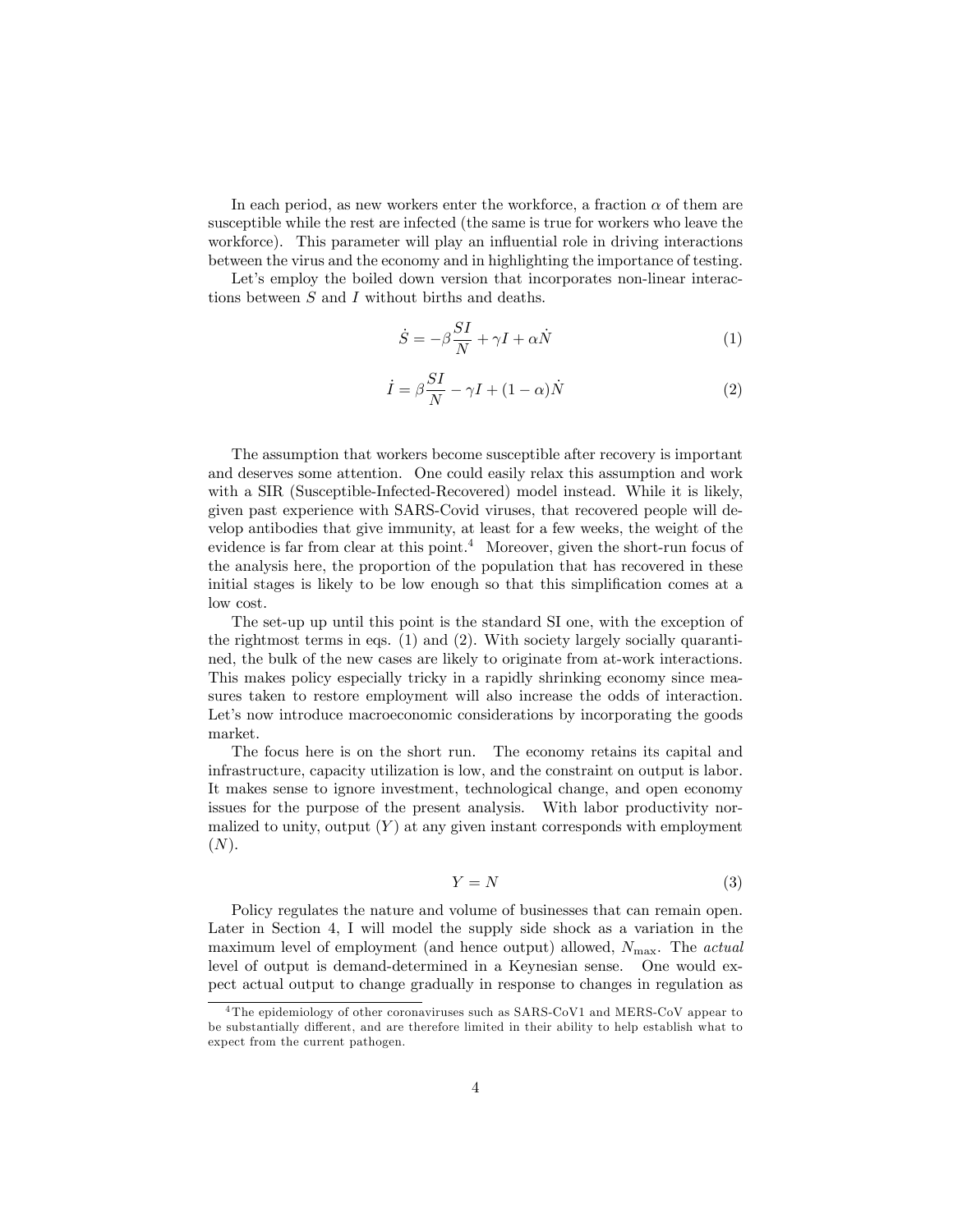consumer sentiment evolves and employment networks are re-established. The adjustment of output is specified here as a partial lag adjustment, with gaps in demand (the sum of the levels of autonomous consumption,  $c_0 + c_1 Y$  and government spending g, where  $c_1 < 1$  in line with the standard Keynesian setup) and actual output driving the dynamics at a speed denoted by  $\eta$ .

$$
\dot{N} = \eta \left[ c_0 + g - (1 - c_1)N \right]
$$
\n(4)

It would make life easier for later analysis if we normalize  $S$  and  $I$  by the size of the workforce,  $s \equiv S/N$  and  $i \equiv I/N$ , so that the respective equations of motion become:

$$
\dot{s} = (\gamma - \beta s)(1 - s) + \eta(\alpha - s)[c_0 + g - (1 - c_1)N]
$$
(5)

$$
\dot{i} = -(\gamma - \beta s)i + \eta (1 - \alpha - i) [c_0 + g - (1 - c_1)N]
$$
 (6)

where I have used the property that  $s + i = 1$ . Given that the two variables i and s are not independent at any given point in time, either of these two equations along with equation (4) constitutes our dynamic system. I will use equations (4) and (5).

Equations (5) and (6) involve two strong assumptions that are worth some discussion. The fact that  $\alpha$  is being assumed constant means that the rate of infection outside the employed workforce has settled at a stable level. As long as society practices social isolation for long enough so that the transmission rate within households is low, this is not a dramatic assumption (think of  $\beta$  being very low within households). A second assumption is that the proportion of the workforce exiting employment is infected to the same extent as the proportion of the individuals re-entering employment. This is a rather strong assumption, especially since the exiting workforce would have been exposed to the virus during employment. The proportion of susceptible workers among the exiting population, in other words, should be a weighted average of  $\alpha$  and s. Relaxing this assumption would require a significant increase in the complexity of the specification without much gain in insight, since the results would hold as long as the weighted average is different from s in the same direction as  $\alpha$ <sup>5</sup>

Given our setting, there is one non-trivial steady state, given by:

$$
(\overline{s}, \overline{i}, \overline{N}) = \left(\frac{\gamma}{\beta}, \frac{\beta - \gamma}{\beta}, \frac{c_0 + g}{1 - c_1}\right)
$$
\n(7)

A non-negative number of infected individuals requires that the rate of recovery  $\gamma$  from infection be less than its transmissibility  $\beta$ . The effective reproduction number, in other words, needs to be greater than 1. This is a well-known result from standard epidemiological models; as mentioned earlier, a value equal to or less than 1 leads to disappearance of the disease.

<sup>&</sup>lt;sup>5</sup>Put differently, if  $\alpha \geqslant s$ , then  $\delta \alpha + (1 - \delta)s \geqslant s$  holds, where  $\delta \in [0, 1]$  and  $1 - \delta$  are the respective weights assigned as new workers enter or old workers exit employment.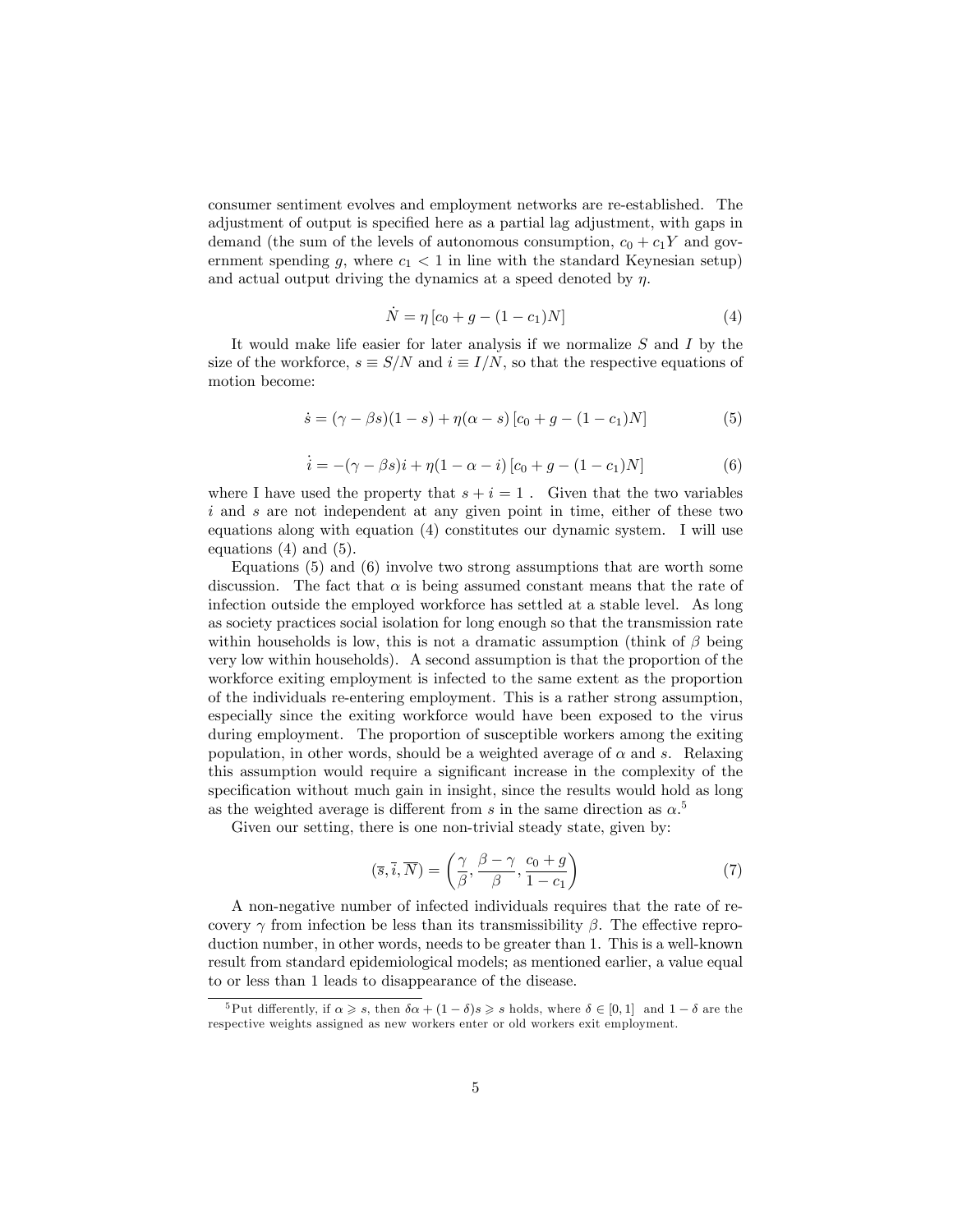With this simple set-up, it is easy to show that the system is locally stable around the non-trivial steady state. Once displaced, the adjustment could be monotonic or in the nature of half cycles.<sup>6</sup> The transitional dynamics, however, depend on whether or not the proportion of new workers that is infected, i.e.,  $1 - \alpha$ , is greater than the initial (steady state) proportion of infected workers, i.e.,  $1 - \alpha \leq \overline{i}$ . The intuition is quite straightforward and is perhaps best illustrated with the help of a few thought experiments. Suffice it to say at this point that, as shown in Figure 1, the  $\dot{N} = 0$  isocline is horizontal in  $s - N$ space since aggregate demand is independent of the proportion of susceptibles in the neighborhood of the steady state, while the slope of the  $\dot{s} = 0$  depends on whether  $1-\alpha \leq \overline{i}$ . It is upward-sloping when  $1-\alpha > \overline{i}$ , i.e., when the proportion of incoming workers that is infected is higher than that in the already employed workforce. To understand why, notice that an increase in  $N$  creates excess supply in the goods market and leads to declining employment as firms cut output in response. Since the proportion workers leaving is tilted in this case towards infected individuals, lower employment has to be offset by a higher level of susceptible individuals along the  $\dot{s} = 0$  isocline.

It is also worth noting that the link between the goods market and the state of infection runs through, (i) changes in employment, i.e.,  $N \geq 0$ , and (ii) differences in the composition of the existing and entering/exiting work force, i.e.,  $\alpha \geqslant s$ . Subsequent analysis crucially centers around these links.

Finally, notice that the government has one policy instrument, i.e., fiscal policy (the level of  $G$ ). Although there is no specific employment target at this point, such an objective will be introduced later.

#### Fiscal Expansion

Starting with this simple set-up where there are no policy-induced caps on employment, let's consider the effects of an increase in government spending in order to help generate demand and employment. Since firms can hire freely in response to demand, employment picks up through the Keynesian multiplier process. The two isoclines shift up (see the dotted lines in Figure 1). However, the steady state level of per capita infection is unchanged. The transitional dynamics depend on the composition of the incoming workforce. If the incoming proportion of infected individuals is higher, as shown in the left panel of Figure 1, then, not surprisingly, the proportion of infected individuals in the population initially increases. As the infected individuals recover over time, the initial proportions of the two groups in the population are restored. A similar story plays out when the incoming proportion of infected workers is less than that in the existing workforce, although now the transitional dynamics involve an initial decline in the share of the infected population before it rises back to its original value as interactions increase.

In both cases, the steady state level of employment is higher  $(N_1 > N_0)$ , although the steady state proportions of the two populations are unchanged. This result is not surprising in light of equation (7). Given that the proportions

<sup>&</sup>lt;sup>6</sup>In the latter case, both real roots are negative.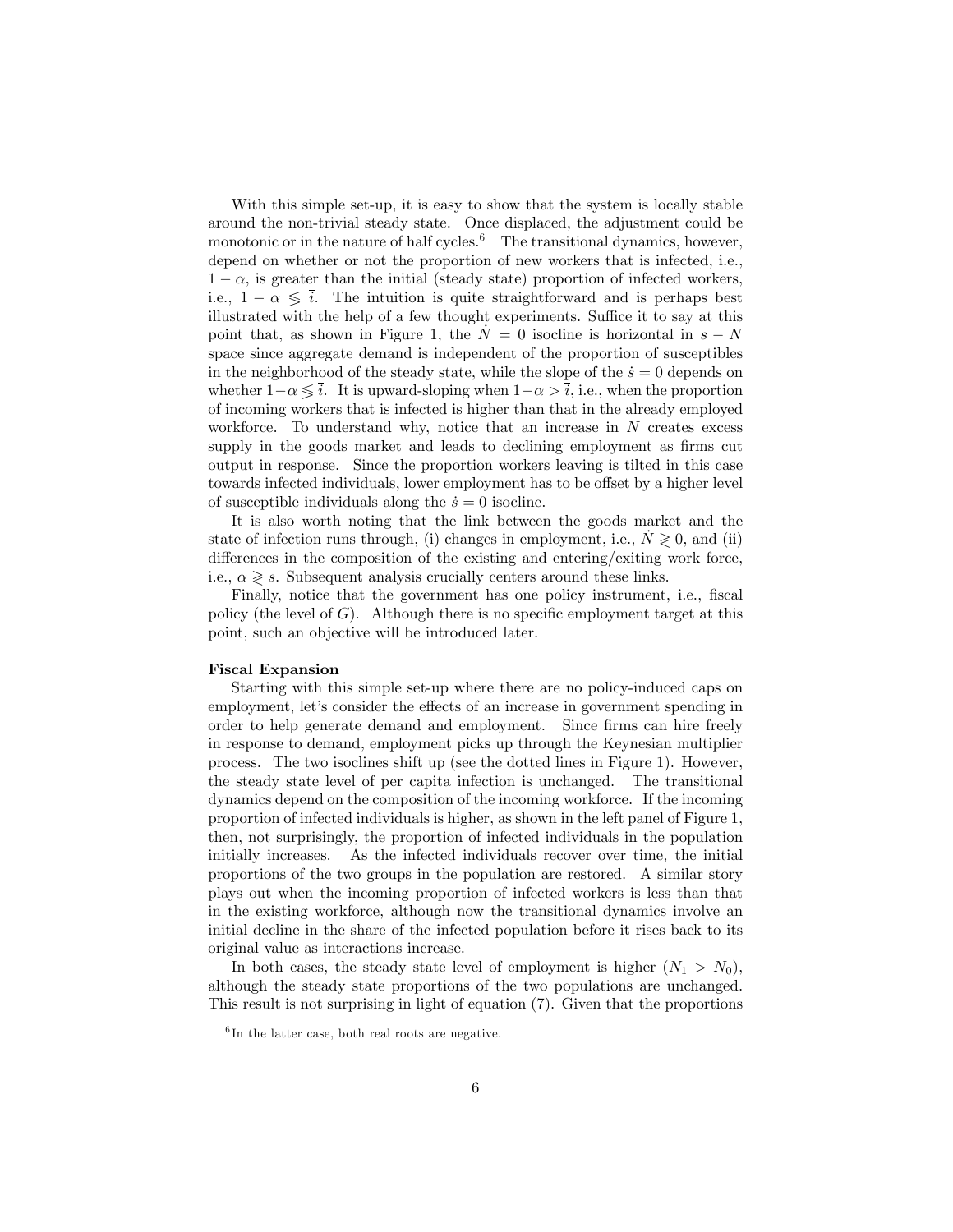

Figure 1: A fiscal expansion when: (i)  $1-\alpha > \frac{\gamma}{\beta}$  (left hand panel), (ii)  $1-\alpha < \frac{\gamma}{\beta}$ (right hand panel).

haven't changed while employment is higher, the absolute number of both the susceptible and infected individuals must be higher.

#### Social Quarantining

The aim of public health measures is ultimately to bring the effective reproductive number  $R_e$  down to manageable levels. Suppose health officials and politicians have managed to lower  $\beta$  through social isolation. Suppose next that the restoration of some employment networks raises this number again.<sup>7</sup> A quick look at the steady state solutions, as given by equation (7), tells us that the expanded workforce will include a greater proportion of infected individuals. This is true regardless of the existing workforce relative to the outside population! Why? Notice that since demand is unchanged, so is the level of employment. Greater interactions among the workforce mean a greater prevalence of virus hosts, regardless of the level of employment.

The  $\dot{s} = 0$  isocline shifts up, as shown in Figure 2, while the other isocline is unmoved. The movement of s is along the horizontal isocline.

#### Effective Testing to Filter New Workers

Suppose that, with high *specificity* tests,<sup>8</sup> firms are able to lower the proportion of infected workers among those recalled to work (i.e., increase  $\alpha$ ). Again, since aggregate demand is unchanged, the steady state level of employment is unchanged. It follows trivially from the fact that there are no transitional  $d$ ynamics – neither of the isoclines shifts – that the steady state composition

<sup>7</sup> Since higher employment would be expected to increase interactions at given levels of s and i, it would be more plausible to endogenize  $\beta$  and make it a function of the level of employment. I address this issue later.

 $8$ The term *specificity* refers to the percentage of those who do have not been infected and test negative.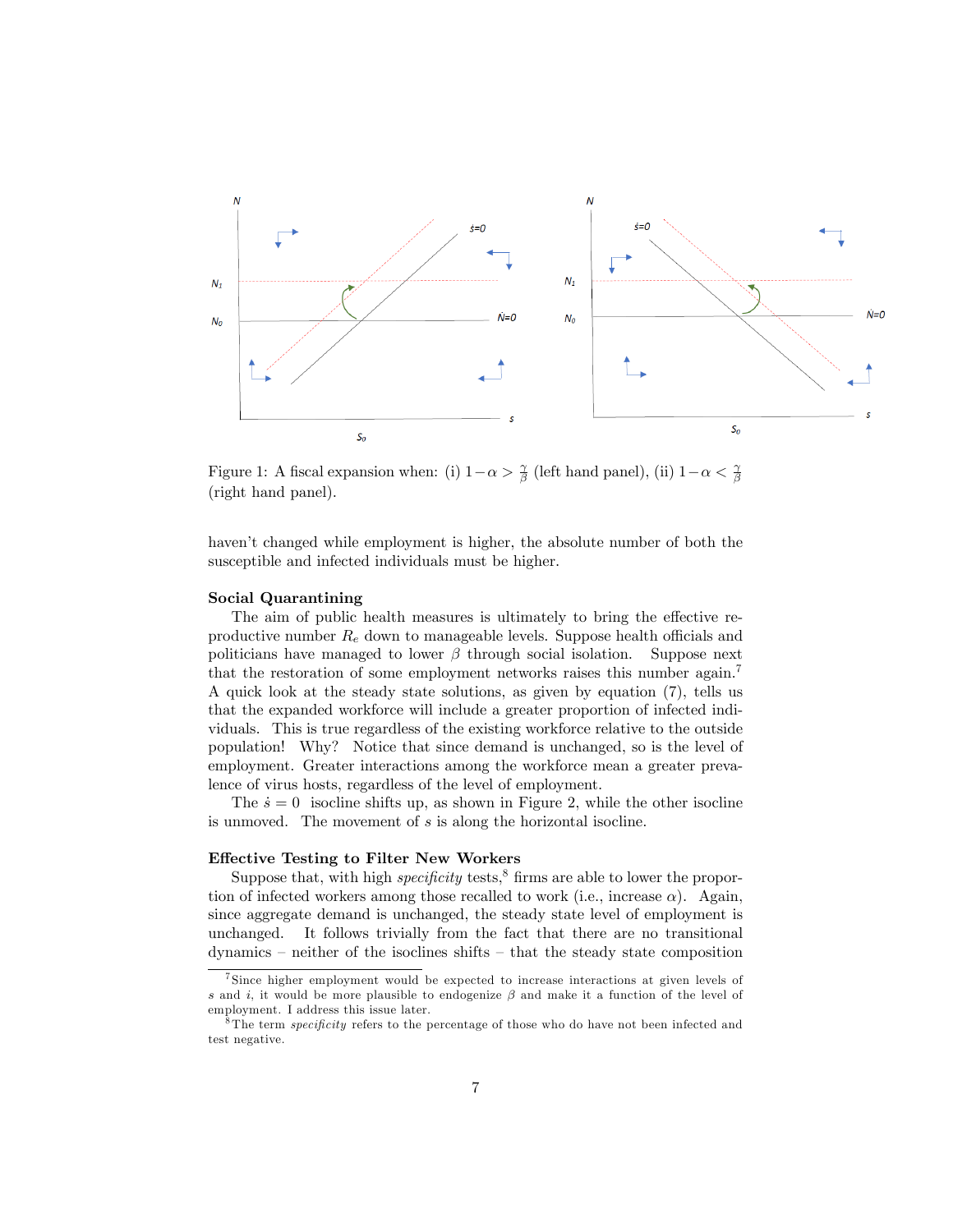

Figure 2: The effects of social quarantining when: (i)  $1 - \alpha > \frac{\gamma}{\beta}$  (left hand panel), (ii)  $1 - \alpha < \frac{\gamma}{\beta}$  (right hand panel).

of the work force too remains unchanged. Changes in the composition of the incoming work force between the susceptibles and the infected matters only if new employment is generated.

The emphasis in this section so far has been on the role officially-driven demand in determining the level of employment and thus the steady state proportion of susceptible and infected workers in the employed pool. Like Janus, fiscal policy makers manage to transition between lower and higher employment states that coincide with whatever level of infection is acceptable among the work force. The next section will relax this strong assumption. Before we get there, however, let's consider one more thought experiment.

#### Endogenizing the Basic Reproductive Number

Since higher employment would be expected to increase interactions at *given* levels of s and i, it would be more plausible to endogenize  $\beta$  and make it a function of the level of employment.<sup>9</sup> Such a change will not affect the analysis here in any qualitative sense, although the  $\dot{s} = 0$  will then be more likely to have a negative slope. Put differently, this isocline could have a negative slope even if initially  $1 - \alpha < \frac{\gamma}{\beta}$ . An implication for fiscal policy is that the trade-off between employment and infection control is now less friendly since the resulting steady state level of share of infected workers will be higher per unit of fiscal stimulus. Even an omnipotent Öscal policy maker faces constraints on action in the middle of a virus-induced pandemic!

Things get more complicated once fiscal omniscience is dented by expectations and sentiments. In particular, the ability to reliably achieve any desired

<sup>9</sup> This could be due to, for example, greater use of public transportation, more shared use of office equipment, and more face-to-face meetings that increase the transmissibility of the disease as employment rises.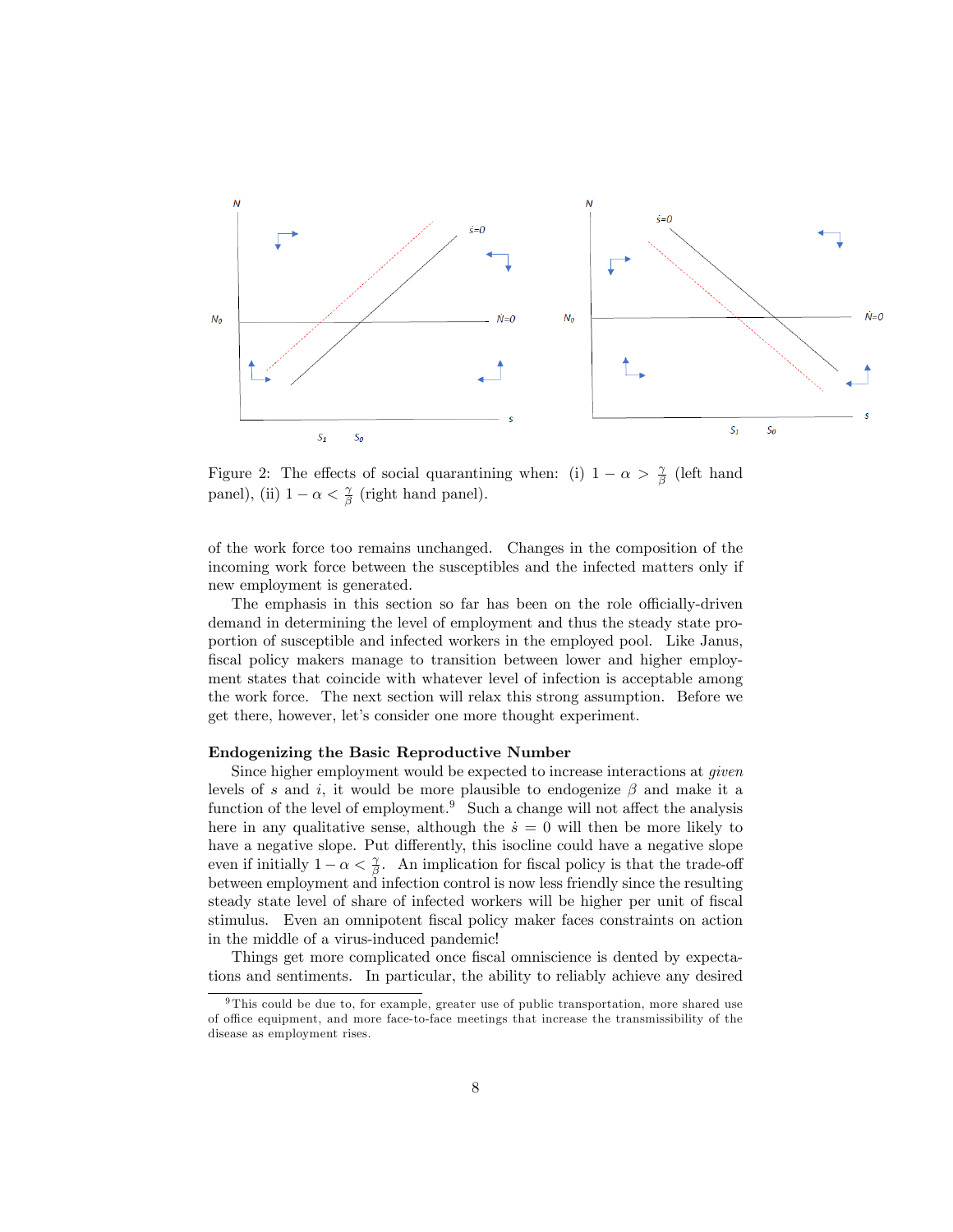rate of employment at a given level of infection spread is compromised.

### 3 The Prevalence of Infection Influences Consumer Sentiment

One would plausibly assume consumer (and investment) sentiment to depend on the state of viral spread. Consumers experiencing infection in their neighborhoods will grow warier about the future and animal spirits will dampen. Let's next incorporate this aspect by making autonomous consumption a function of the proportion of infected individuals in the work force, so that  $c_0 = c_0(i)$ , where  $c'_0 < 0.10$ 

Although the solutions for the steady state levels from the previous section are qualitatively unchanged, the system may could now yield instability in a local sense (i.e., the trace of the Jacobian of endogenous variables now has an ambiguous sign). A sufficient (but not necessary) condition for stability is that the proportion of incoming workers that is infected be greater than the corresponding proportion for the existing work force, i.e.,  $1 - \alpha > \overline{i}$ .<sup>11</sup> A necessary (but not sufficient) condition for destabilizing dynamics to occur is that the reverse be true, i.e.,  $1 - \alpha < \bar{i}$ .<sup>12</sup>

#### PROOFS IN APPENDIX

Let's start with the major change, as illustrated by Figure 3. The crucial difference from the earlier figures is that the  $\dot{N} = 0$  isocline is now upwardsloping. Why? Because consumer sentiment and hence aggregate demand is no longer independent of the prevalence of infection. A higher level of employment, that generates greater interactions and infection spread among the workforce now affects the state of animal spirits. Thus elevated employment is consistent with equilibrium in the goods market only at lower proportions of infection (higher s).

How does this change modify our thinking about Öscal policy? Consider first the stable case. Call this Case 1 which is represented by the top left

$$
1-\alpha > \left(1+\frac{\beta}{\eta c_0'}\right)\overline{\imath} + \frac{1-c_1}{c_0'}
$$

<sup>10</sup>One may argue that it is the state of infection in the entire population rather than in the workforce that would affect consumer expectations. While this is a fair comment, the simplification here can be defended on the grounds that it is probably the prevalence of the infection in the working age population  $\overline{\phantom{a}}$  – which is normally the most economically active that is likely to matter the most for expectations about the economic future.

 $11$  Recall that, in earlier sections, this condition defined the trajectories of transitional dynamics but not the stability properties of the steady state.

 $12$  More formally, for stable outcomes, the basic reproductive number should be such that,

Note that the greater the transmissibility of the disease and the lower the goods market multiplier, the responsiveness of consumer sentiment, or the speed of adjustment in the goods market, the more likely it is for this condition to be satisfied.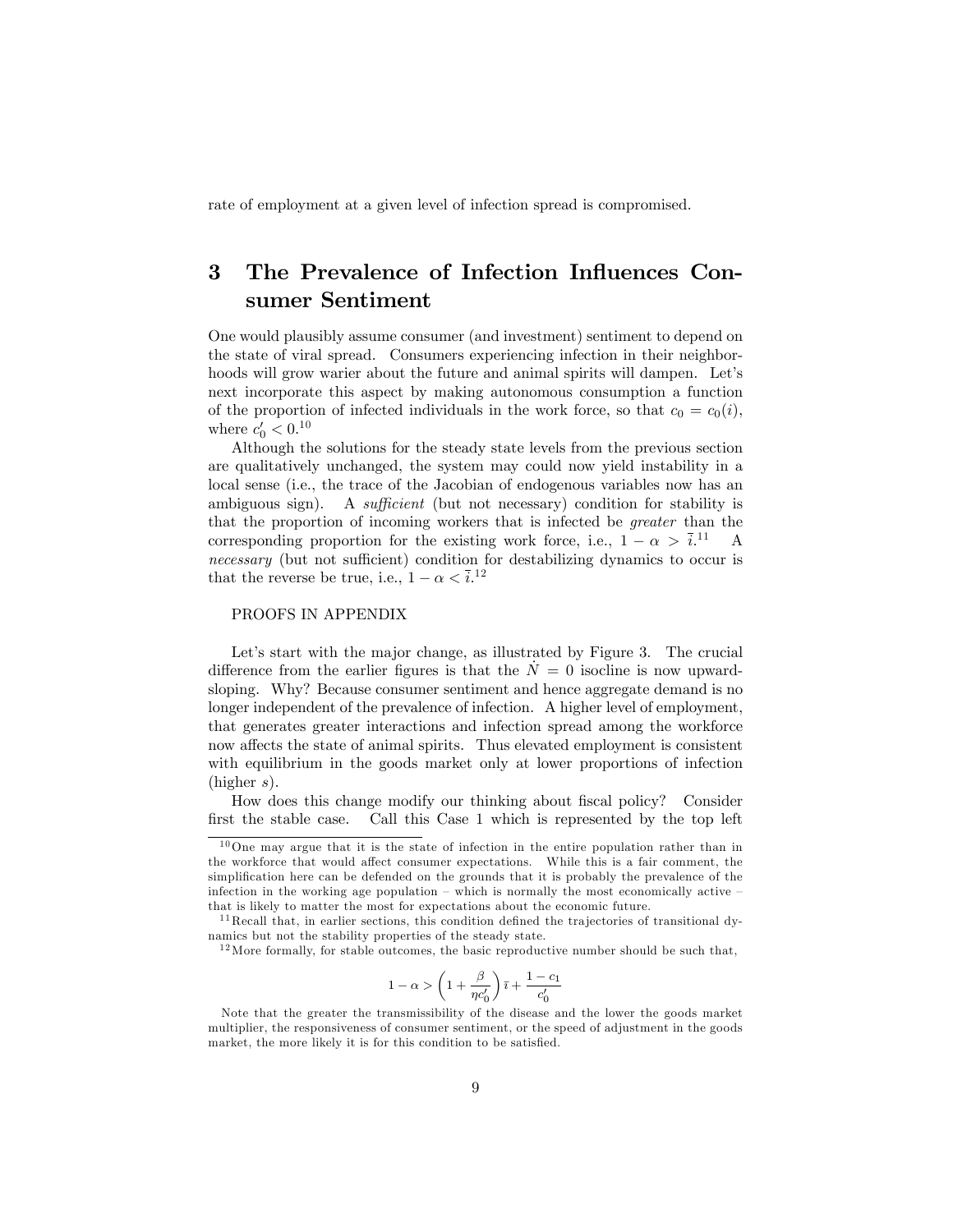hand panel in Figure 3. As in our previous analysis, the steady state level of employment is higher while the steady state proportions of the susceptible and infected proportions are unchanged following a fiscal expansion. A look at the figure should convince the reader that the trajectory will be a clockwise halfcycle with the two variables initially moving in opposite directions and then in the same direction. The semi-cyclical behavior is being directed by volatility in consumer sentiment as the virus expands or contracts among the workforce in waves. Initially, increased government spending creates excess demand in the goods market. As employment expands, the greater proportion of infected among the incoming workforce means that the proportion of susceptibles initially declines. This lowers animal spirits over time and consumption declines. Eventually, the number of targets for the infection are low enough so that the population of susceptibles begins to recover. As this happens employment rises, now aided by consumer sentiment, to the new steady state where the composition of the population is back to its original proportions.

At the end of the day the system approaches the steady state with fiscal policy having achieved the desired aim of higher employment without a change in the infected proportion of the workforce (although the absolute number of infected workers has increased). Higher employment has not come at the expense of compromising on the rate of infection.

Is fiscal policy still successful on these terms if  $1 - \alpha < \overline{i}$ , that is, the fraction of new workers that is infected is lower than that for the existing workers? Unlike all the analysis leading up to this point, the answer is  $no$ , if consumer sentiment is adequately sensitive to the state of the infection. To directly analyze the contrast, let's consider Case (3) where the behavior of spending sentiment is sensitive enough as to cause instability. This case is captured by the lower panel of Figure 3. While there is an intermediate case, i.e., Case 2 (represented by the top right panel of Figure 3), I will refer to this case only briefly for comparison purposes.

In formal terms, Case 3 is defined by:

$$
\bar{i} > \left(1 + \frac{\beta}{\eta c_0'}\right)\bar{i} + \frac{1 - c_1}{c_0'} > 1 - \alpha\tag{8}
$$

In words, the proportion of new workers that is infected coming in should be lower than the same proportion of the existing work force by an amount defined by term in between the two inequality signs. Notice that this term depends, among other factors, on the responsiveness of consumer sentiment. In terms of Figure 3, the high sensitivity of consumer sentiment to the state of infection makes the  $\dot{N} = 0$  isocline steeper. In this case, we get expanding counter-clockwise cycles and instability.

To understand why, let's consider the consequences of fiscal policy, starting with the initial impact which creates excess demand in the goods market. Since the resulting rise in employment involves, unlike the earlier case, an incoming work force that is less heavily infected, s initially rises, generating a counterclockwise movement involving an increase in both N and s. As output increases,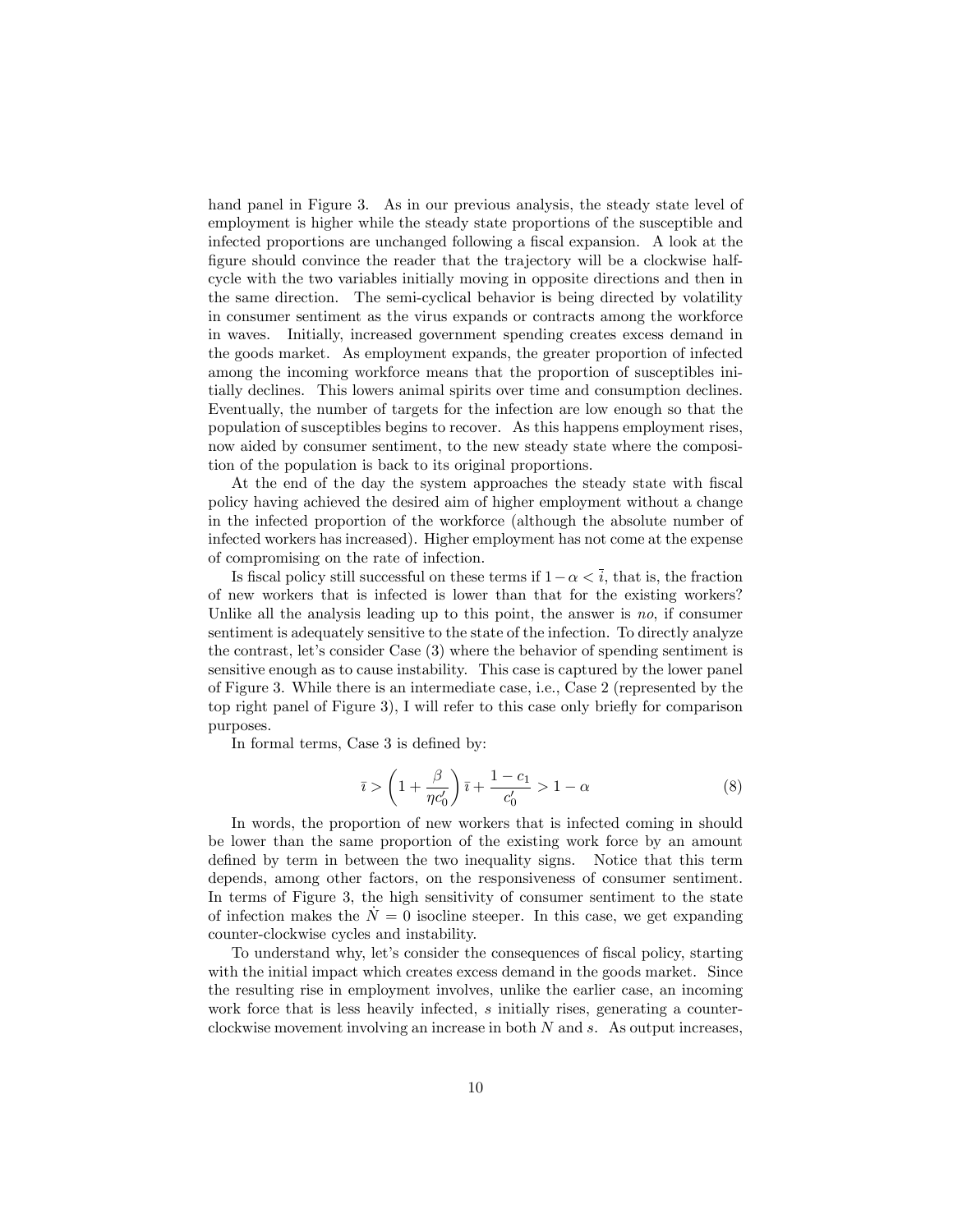

Figure 3: Fiscal policy when: (1)  $1 - \alpha > \bar{\imath}$  (top left hand panel), (2)  $\bar{\imath} > 1 - \alpha >$ <br>  $\left(1 + \frac{\beta}{\eta c'_0}\right)\bar{\imath} + \frac{1 - c_1}{c'_0}$  (top right hand panel), (3)  $\bar{\imath} > \left(1 + \frac{\beta}{\eta c'_0}\right)\bar{\imath} + \frac{1 - c_1}{c'_0} > 1 - \alpha$  $\left(\frac{1}{c_0}\right)\bar{i} + \frac{1-c_1}{c_0'}$  (top right hand panel), (3)  $\bar{i} > \left(1 + \frac{\beta}{\eta c_0'}\right)$  $\frac{1-c_1}{c'_0} > 1-\alpha$ (bottom panel).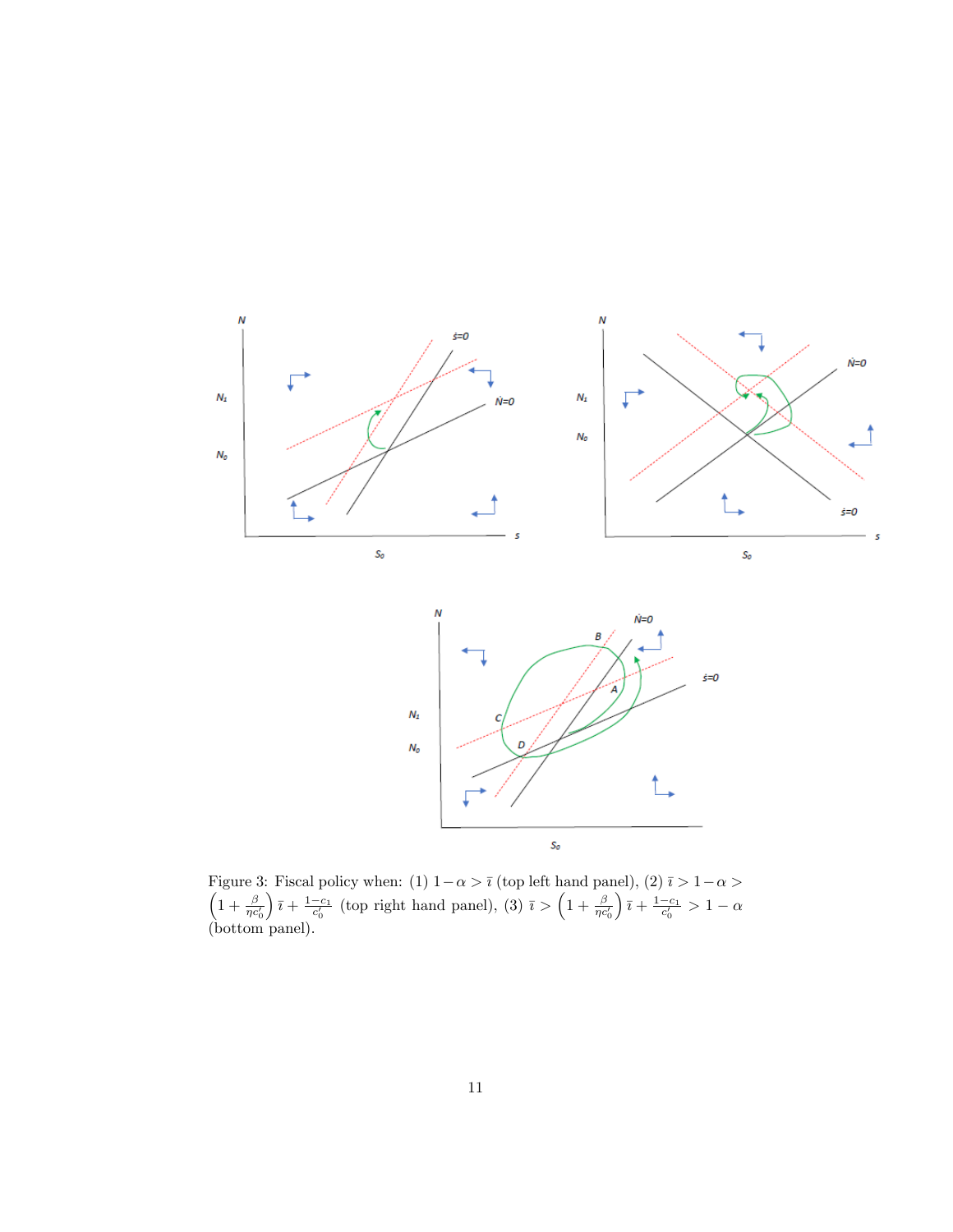it is further bolstered by the fact that the proportion of infected workers is falling, boosting animal spirits. This virtuous process comes to an end at point A, however, when the level of s attains a high enough value that the rate of infection spread due to increased worker interactions significantly exceeds the rate of recovery among the infected. Beyond this point, the number of infections starts rising again, starting a new wave of disease spread even as employment continues to rise. Declining animal spirits and consumer spending now act as a drag on employment generation, until we reach point B, where the initial fiscal stimulus has been neutralized,  $\dot{N} = 0$ , while the infection is still spreading. Beyond this point, the initial impetus to employment provided by the fiscal stimulus has been more than offset. Now employment is declining while the proportion of infected individuals is increasing (i.e., N and s are moving in the same direction). Once a sufficient number of susceptible individuals have left the work force, we are at a point like C, where  $\dot{s} = 0.13$ Beyond C, the proportion of susceptibles starts recovering due to much fewer interactions, and this eventually restores consumer confidence over time until we reach D, and spending and employment start another upward trajectory along with the number of susceptibles, thanks to the healthier composition of the new workers. In sum, we see counter-clockwise cycles and waves of infection among the work force.

The same kind of countercyclical cycle emerges in case 2 (represented by the top right hand panel in Figure 3), which is, however, distinguished from case 3 by the fact that the cycles shrink and lead back to the steady state over time. Why this difference? Recall that in Case 3, the defining feature is the condition  $\bar{i} > (1 + \frac{\beta}{\eta c'_0})$  $\left(\frac{\overline{a}}{1 + \frac{1-c_1}{c'_0}} > 1 - \alpha, \right)$  while in Case 2,  $\overline{i} > 1 - \alpha > \left(1 + \frac{\beta}{\eta c'_0}\right)$  $\frac{1-c_1}{c'_0}.$ The goods market multiplier  $(1/(1 - c_1))$  and sensitivity of spending to the state of the infection turn out to be a crucial factor. The more responsive the sentiment, the greater the likelihood of explosive cycles and repeating waves of infection.

Why does spending sentiment play such a decisive role in the course of the response? Why is high sensitivity such a crucial factor? A fiscal expansion increases employment and interactions. If the incoming workforce is less infected, this creates more targets for the infection just as consumer sentiment is rebounding. If this latter rebound is strong enough, the initial impact of the fiscal action is magnified, which then allows for a bigger resurgence of infections. The lack of consumer sensitivity, or the complete absence of it, on the other hand, dampen these exploding interactions between infection and employment.

How would one want to address the volatility in this situation? Since policy makers do not have an employment ceiling to target, one option for them is to choose the highest point in the Örst cycle, i.e., the point where employment is at its peak in that cycle, and then freeze aggregate demand at that point using fiscal policy. Point B' in Figure 4, which corresponds to point B in Figure 3 represents

<sup>&</sup>lt;sup>13</sup>Notice that, at point C, s is still below its initial steady state value  $\beta/\gamma$ , so that the first term on the RHS of equation  $(5)$  is positive but this is exactly offset by the fact that employment is falling, so that the second term on the RHS is negative.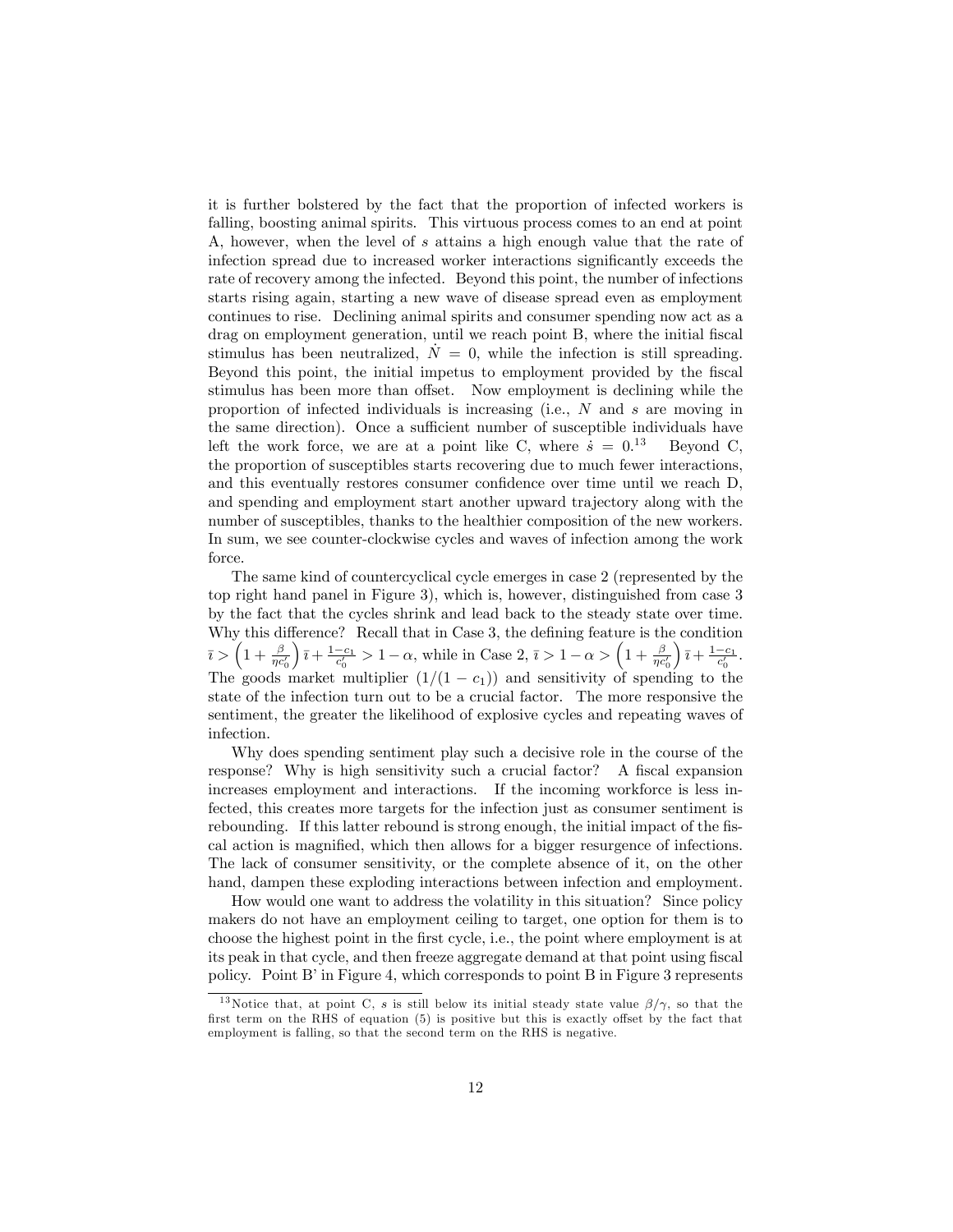

Figure 4: Policy induced control of volatility

such a choice. Even in our simple set-up, this poses a challenge. At  $B'$ , the prevalence of infection is lower than that in the steady state (which recall is unchanged from its original level). The high number of susceptibles should cause infection spread. With the level of employment frozen, the only way to avoid this would be to take actions that shift the  $\dot{s} = 0$  isocline up so that it passes through Bí. This, in turn, requires epidemiological interventions that lower the  $\beta/\gamma$  ratio, i.e., actions such as testing, medical interventions, and re-designing of work spaces that accelerate recovery and reduce the transmissibility and duration of infection. This scenario takes us to a higher employment level with a lower prevalence of infection in the workforce without intermediate volatility. Two goals, as Tinbergen reminds us, require two instruments. The second instrument here has been the use of public health measures to stabilize the reproductive number. The main lesson is that fiscal policy will have to be two-pronged, with spending directed both at demand recovery and at health measures to achieve higher employment at stable levels of infection.

#### MATH IN APPENDIX

I have assumed here that the Öscal expansion is a one-time level change. Of course, however, the policy makers may in the middle of a pandemic place constraints on how much employment is allowed to open up at a given stage of the recovery, regardless of the level of aggregate demand. Also, they may under the circumstances, respond aggressively to negative consumer sentiment. The next section addresses these issues.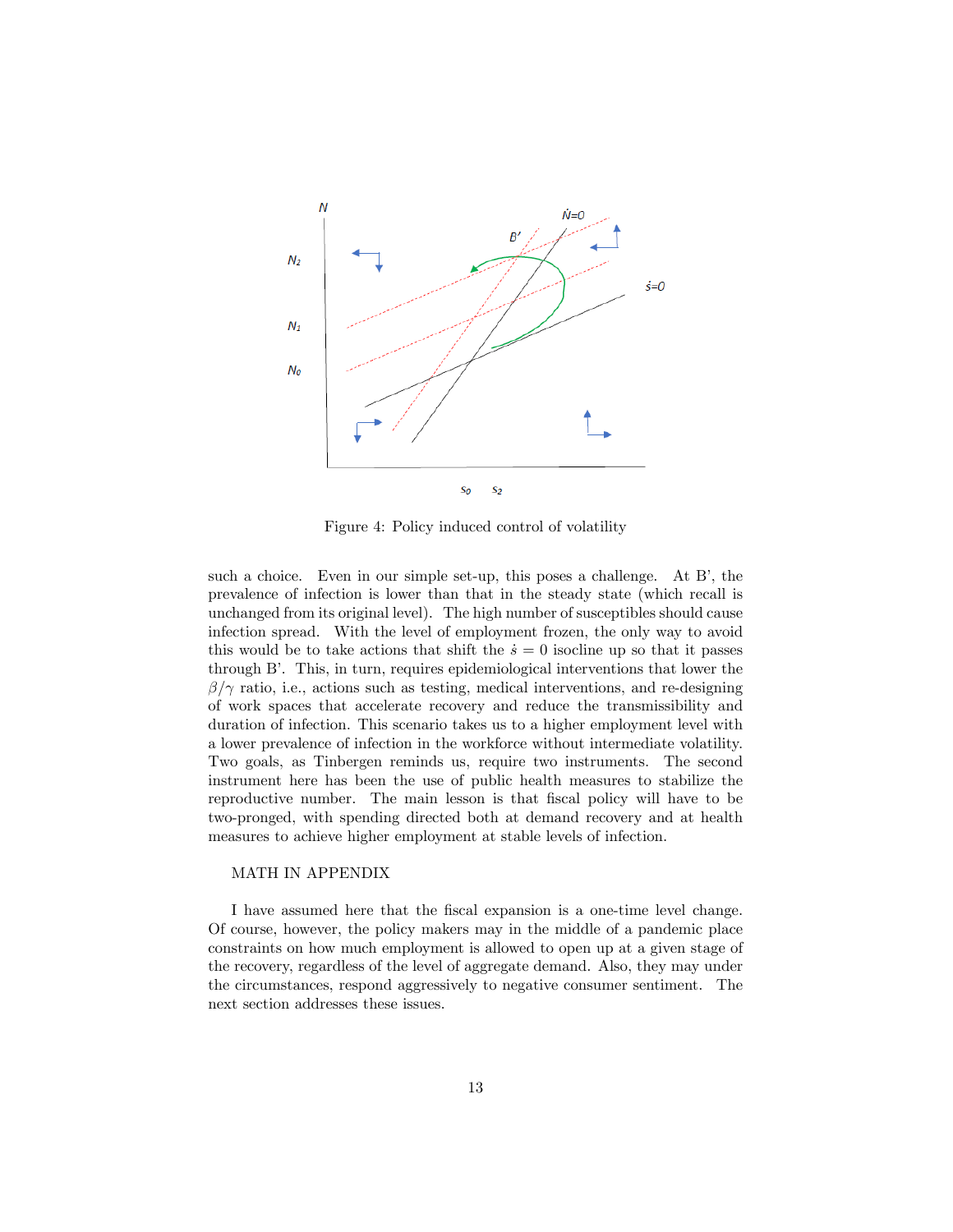## 4 The SI Model with Policy-Induced Employment Constraints

As mentioned earlier, the COVID19 pandemic has simultaneously generated supply- and demand-side shocks, and policy must address both. On the supply side, officially sanctioned/enforced/encouraged social quarantining has forced companies to radically cut employment at the same time that dramatically pessimistic animal spirits and imminent job losses have led people to cut expenditures. The analysis in the previous sections has assumed the absence of supply-side constraints on employment. This is unrealistic in the midst of an ongoing response to a pandemic.

To introduce a supply-side constraint, let's assume that the government places a cap on the nature and number of establishments that can be re-opened for business. While in reality the caps may vary by sector, I simplify by supposing an aggregate ceiling on employment,  $N_{\text{max}}$ . One can think of this as regulations that, for example, limit how many persons can work or be served in a building in order to maintain a safe distance between them. Actual employment would be expected to react gradually to regulations as firms slowly feel their way towards hiring more workers in response to excess demand. In the meantime, fiscal policy responds to any gap between the mandated maximum employment and actual employment. This expanded system can now be captured by three equations of motion.<sup>14</sup>

$$
\dot{s} = (\gamma - \beta s)(1 - s) + \eta(\alpha - s)[c_0 + g - (1 - c_1)N]
$$
\n(9)

$$
\dot{N} = \eta \left[ c_0 + g - (1 - c_1)N \right] \tag{10}
$$

$$
\dot{g} = \phi \left( N_{\text{max}} - N \right) \tag{11}
$$

As before, there is one non-trivial steady state, given by:

$$
(\overline{s}, \overline{i}, \overline{N}, \overline{g}) = \left(\frac{\gamma}{\beta}, \frac{\beta - \gamma}{\beta}, \frac{c_0 + g}{1 - c_1}, N_{\text{max}}\right)
$$
(12)

Adding an extra dimension to a dynamic system, as we have done here, renders the workings of the system harder to explain in intuitive terms. However, the system here is simple enough for us to refer back to the intuition developed earlier. In particular, notice that the steady state expressions for the state variables from the earlier sections are unchanged. That for government spending is the value that matches employment to its mandated level. Notice also that equation  $(10)$  is independent of s, as is equation  $(11)$ , which in addition is also independent of g. The latter equation determines the value of government spending commensurate with the gap between actual employment

<sup>&</sup>lt;sup>14</sup> Lurking in the background again is a fourth equation, that for the evolution of  $i$ , but it is superfluous as before.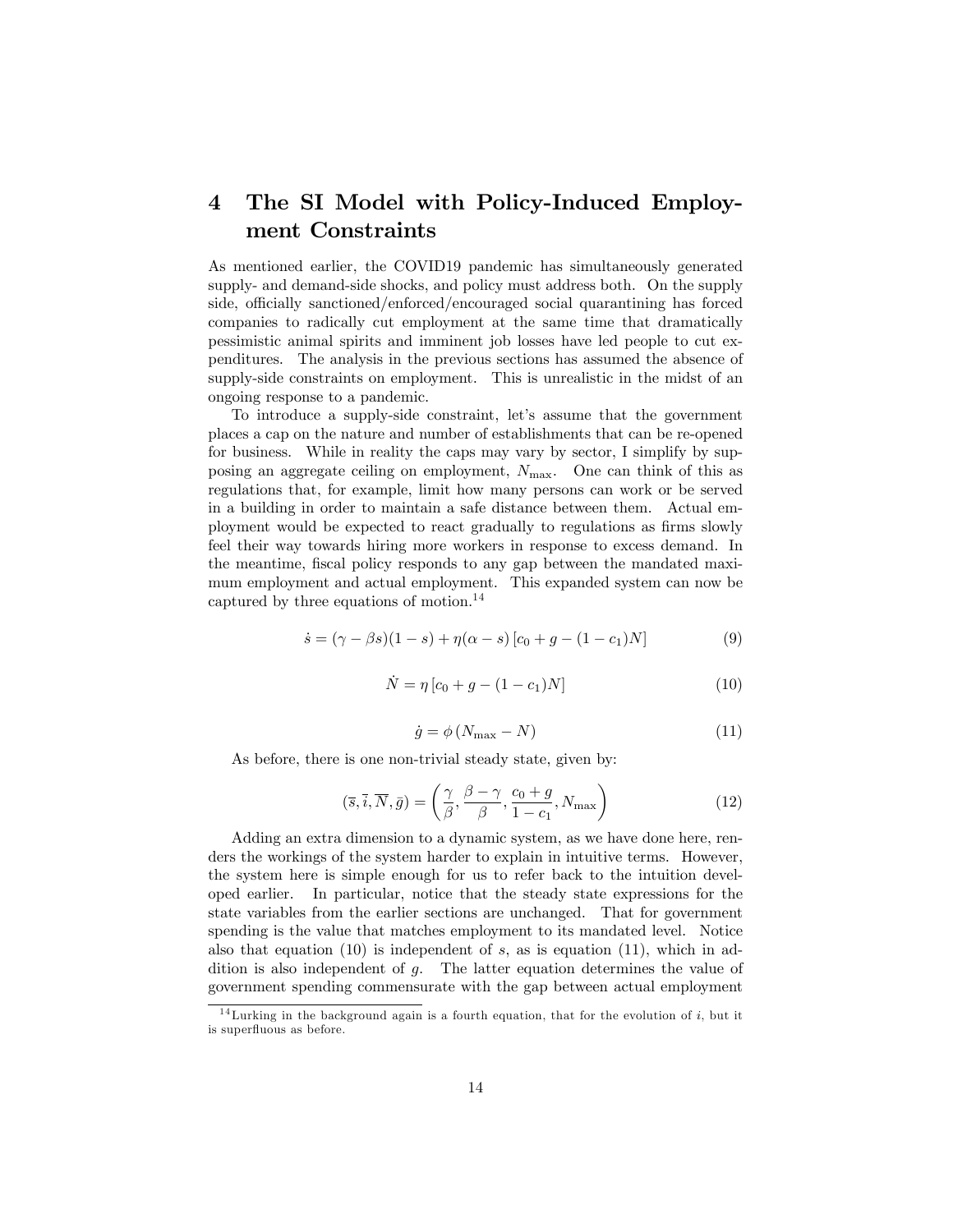and its mandated level at any instant. The first two dynamic equations then determine changes in the level of (demand-led) employment and the fraction of infected individuals. This decoupling of the new equation of motion means that the system has very similar properties to the earlier one. In particular, once Öscal policy has chosen the level of government spending that yields the targeted level of employment, it can be made consistent with any level of  $s$ <sup>15</sup>

Without going into too much detail, the trace and determinant of the Jacobian of endogenous variables are negative, and the Routh-Hurwitz conditions for a  $3 \times 3$  system are unambiguously satisfied. As long as nothing changes the reproductive number, Öscal policy can reliably achieve any chosen rate of employment at a given rate of infection.

[Proof in the Appendix]

#### Reintroducing the Volatility of Consumer Sentiment

If, as earlier, we think about how spending sentiment may respond to the state of infection spread, then things become more complicated and policy makers may not be able to achieve their objectives. As it turns out, the stability conditions are exactly the same as under similar conditions without the supplyside constraint (see Section 3). The prevalence of infection in the existing workforce relative to that among entering workers remains the decisive factor along with the responsiveness of consumer sentiment.

As before, an interesting case again is when a greater proportion of incoming workers is infected than the existing work force, and consumer sentiment responds strongly to conditions. Under these conditions, the system could be unstable. Barring good luck or a drop in community transmission, employment and infection interact in waves. Good luck here, perhaps ironically, consists of the incoming work force being more infected than the existing workforce, so that there are fewer targets for infection as employment grows.

Suppose that we are in the unstable case, where the prevalence of infection is lower among incoming workers (see Figure 5), and which coincides with the lower panel in Figure 3. Suppose further that policy makers, in order to avoid volatility, set the ceiling at point  $N_{\text{max}}$ , which coincides with the level of employment where the two isoclines intersect.<sup>16</sup> Employment runs into this ceiling at a point like A<sup>n</sup>, where  $\dot{G} = 0$  but employment and the proportion of susceptibles is still growing. Fiscal policy has attained its target but unless other policy instruments are available, the rate of infection has not stabilized, and excess demand pressures remain in the goods market. The state of supply is not commensurate with the animal spirits that remain positive in light of declining infection prevalence.

Alternatively, to remove these pressures, policy makers could set the ceiling,  $N_{\text{max }2}$ , at point B", which coincides with point B in Figure 3 and point B' in Figure 4. At this point, employment and government spending have stabilized

<sup>15</sup>Again, this will change once consumer sentiment is endogenized.

<sup>&</sup>lt;sup>16</sup> Since we are now discussing a  $3 \times 3$  system, the isoclines and the ceiling should be interpreted as planes or surfaces rather than lines.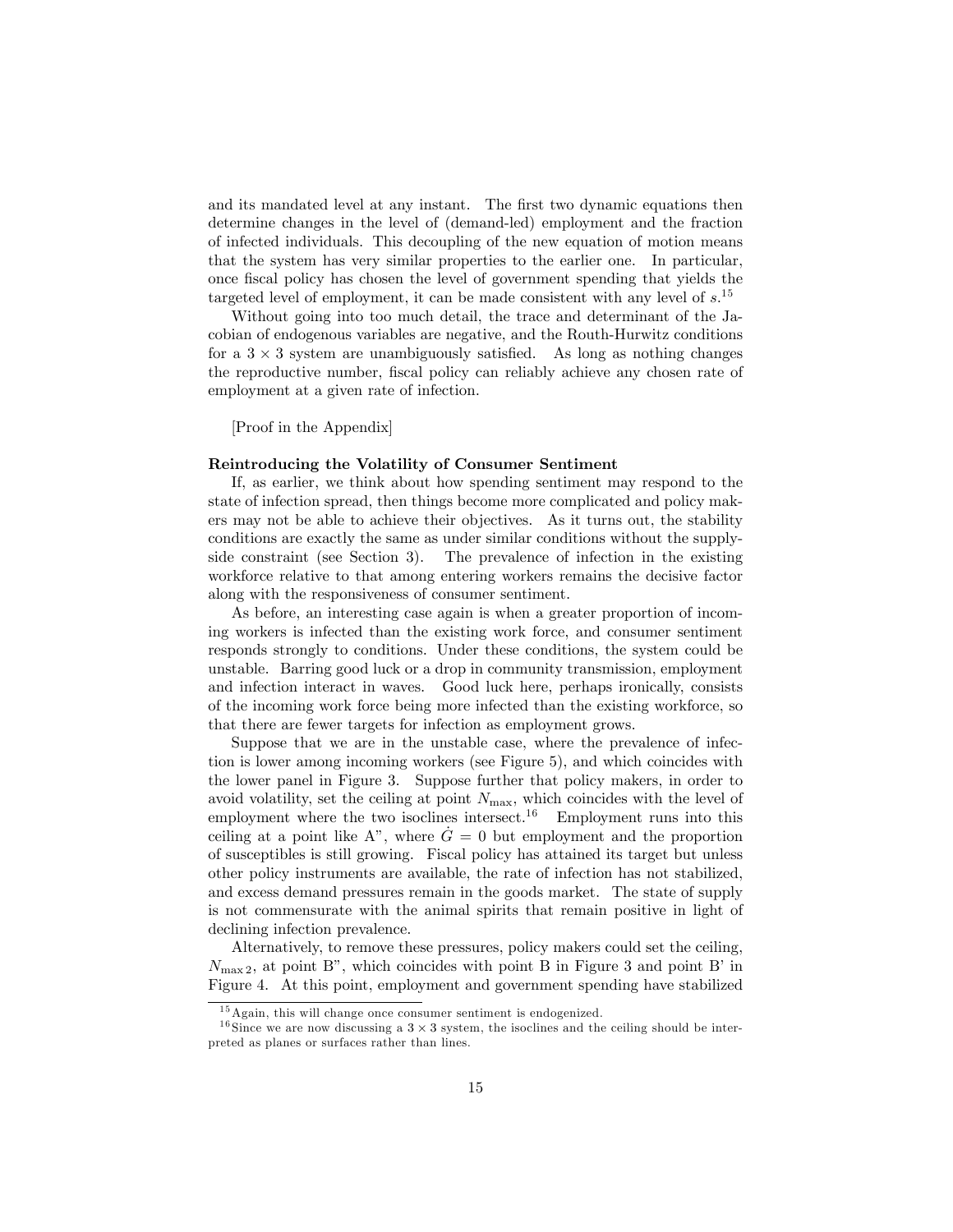but the level of infection is still in flux. The addition of a policy goal, i.e., controlling volatility, without the addition of a policy instrument has again left policy makers one instrument short. A public health instrument that changes the reproductive number and shifts the  $\dot{s} = 0$  isocline up is needed.

What if this ceiling is set too high, say above  $N_{\text{max }2}$ ? Such an ambitious employment target will set into motion cycles of employment and infection. Contrary to an oft-repeated proverb, it is desirable to cross the chasm between full and current employment in small steps.



Figure 5: Policy sets a ceiling on employment

### 5 (Preliminary) Concluding Thoughts

This paper has extended a simple model from epidemiology to analyze the interaction of economic policy, infection spread, and consumer sentiments. In the simplest set-up fiscal action is helpful in boosting employment at a given level of infection spread, and the only constraint is the size of the multiplier. Incorporation of complications such as the endogeneity of the basic reproductive number places limits on success that depend on the composition of the incoming workforce. While this underlines the importance of testing, employment objectives are still achievable. Incorporation of consumer sentiments and animal spirits eliminate guaranteed success, and the magnitude of these factors becomes crucial alongside the state of infection among the existing and entering/exiting workforce in determining the interplay of disease and employment. A corner solution with matters spiraling out of hand becomes a possibility in the case where recovery of employment and a fall in infection rates among the workforce generates excessive consumer optimism. Policy makers may place limits on the level of employment in any given state of recovery from the pandemic, both in order to control spread and to manage volatility. The analysis here indicates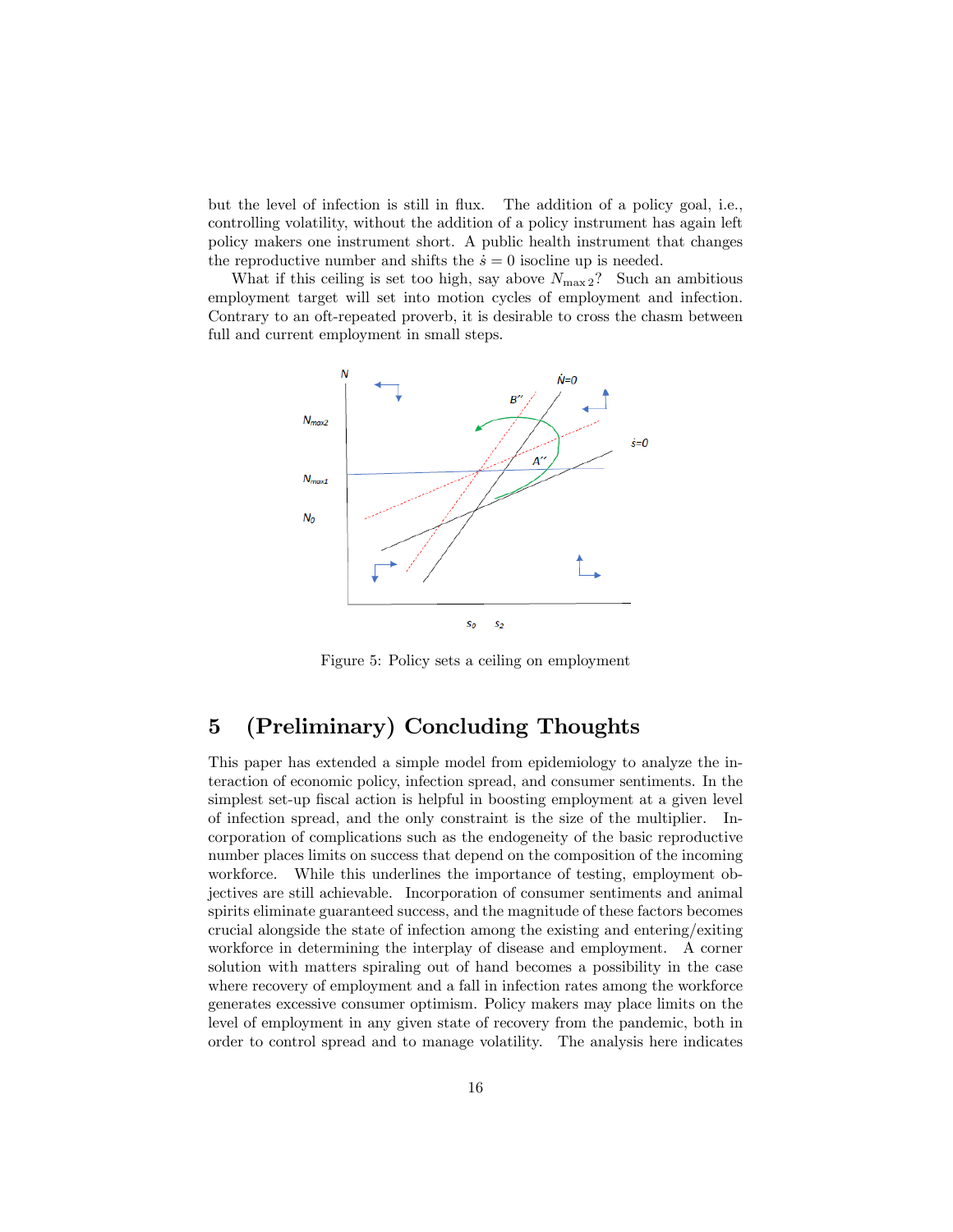that doing this succesfully while stabilizing virus spread will require adding another weapon to the armory. Tinbergen's insight remains relevant: the number of instruments must in general match the number of goals.

A significant amount of recent policy focus has (rightly) been on testing. The analysis here highlights a related but different dimension. As long as infection is prevalent among the work force, there is a case for enlarging the fiscal focus from purely aggregate demand-driven spending towards measures that reduce the transmissibility of the disease in the workplace. The task of policy is near-Sisyphean in an ongoing pandemic, and once the drastic step of society-wide lockdown has been taken, the small steps back to normalcy will have to be simultaneously epidemiological and economic in nature to match the goals.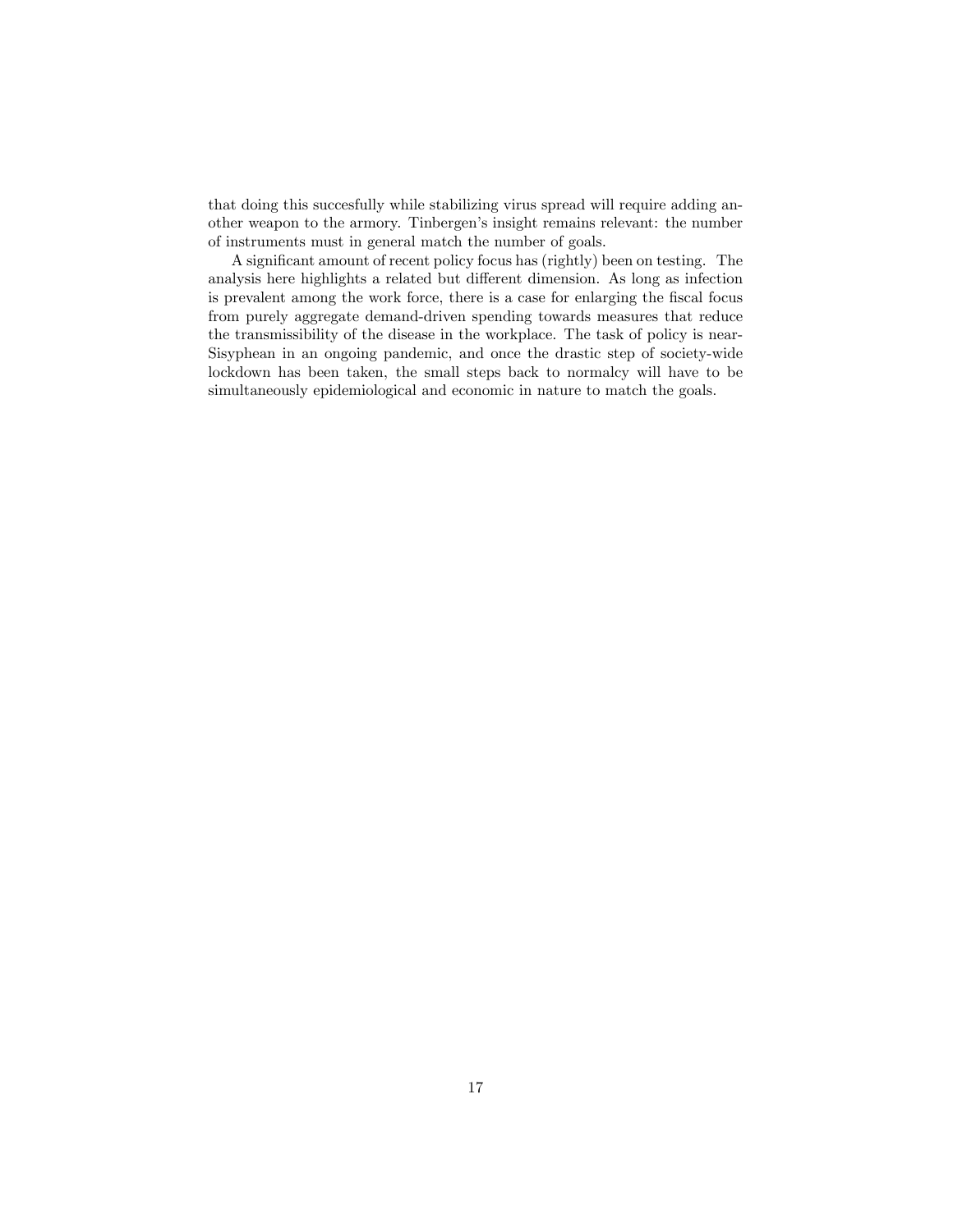### 6 Mathematical Appendix

This appendix presents in more detail the mathematical results derived in the main text.

#### Section 2

The Jacobian of endogenous variables based on eqs. (4) and (5), and evaluated in the neighborhood of the initial steady state is given by:

$$
\mathbf{J}_{(\bar{s},\bar{N})} = \begin{bmatrix} \gamma - \beta & -\eta \left( \alpha - \frac{\gamma}{\beta} \right) (1 - c_1) \\ 0 & -\eta (1 - c_1) \end{bmatrix}
$$

From which it follows that the determinant is given by,  $|\mathbf{J}| = -\eta(\gamma - \beta)c_0 > 0$ , and the trace by  $\text{Tr} = \gamma - 2\beta - \eta c_0 < 0$ .

The condition for both eigenroots to be negative and real, which can be shown to be:

$$
[\gamma - 2\beta + \eta(1 - c_1)]^2 > 0
$$

is unambiguously satisfied.

The comparative statics for the various thought experiments are as follows (presented n the same sequence as these are discussed in the main text).

$$
\frac{ds}{dg} = 0, \quad \frac{dN}{dg} = \frac{1}{1 - c_1} > 0
$$

$$
\frac{ds}{d\beta} = -\frac{\gamma}{\beta^2} \frac{1 - c_1}{c_0} < 0, \quad \frac{dN}{d\beta} = 0
$$

$$
\frac{ds}{d\alpha} = 0, \quad \frac{dN}{d\alpha} = 0
$$

Section 3

Endogenizing consumer sentiment changes the endogenous variable Jacobian to:

$$
\mathbf{J}_{(\bar{s},\bar{N})} = \begin{bmatrix} \gamma - \beta - \eta \left( \alpha - \frac{\gamma}{\beta} \right) c'_0 & -\eta \left( \alpha - \frac{\gamma}{\beta} \right) (1 - c_1) \\ -\eta c'_0 & -\eta (1 - c_1) \end{bmatrix}
$$

As a consequence,  $|\mathbf{J}| = -\eta(\gamma - \beta)(1 - c_1) > 0$ , and the trace by  $\mathbf{Tr} =$  $(\gamma - \beta) - \eta(1 - c_1) - \eta\left(\alpha - \frac{\gamma}{\beta}\right)$  $c_0 \geq 0$ . The first two terms in the trace expression are negative (recall that  $\gamma < \beta$  from the steady state solution), while the final term has a positive effect (recall that  $c'_0 < 0$ ) if  $\alpha > \gamma/\beta$  and a negative effect otherwise. The 3 different cases considered in the main text canbe derived directly from the expression for the trace.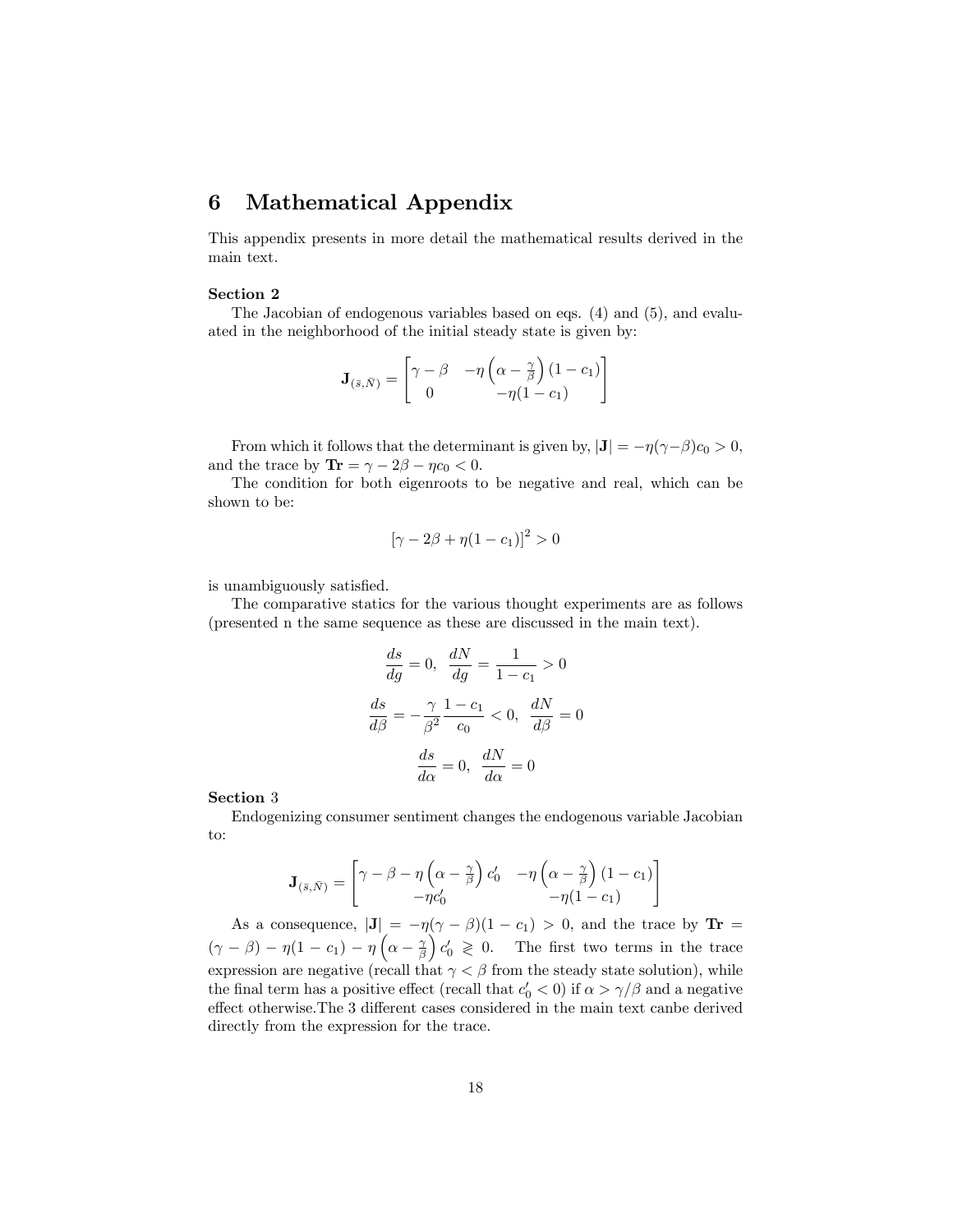The discriminant, i.e.,  $\Delta = \text{Tr}^2 - 4|\mathbf{J}|$  yields the conditions under which the sytem yields real or imaginary roots. Since,

$$
\Delta = \left[ (\gamma - \beta) + \eta (1 - c_1) \right]^2 + \left[ \left( \alpha - \frac{\gamma}{\beta} \right) \eta c_0' \right]^2 - 2 \left[ (\gamma - \beta) - \eta (1 - c_1) \right] \left[ \eta \left( \alpha - \frac{\gamma}{\beta} \right) c_0' \right]
$$

therefore, a sufficient condition for  $\Delta > 0$  and both eigenvalues to be negative is that  $\alpha < \gamma/\beta$ . A necessary condition for imaginary roots, and hence cycles is that this inequality be reversed. The necessary and sufficient condition for explosive cycles (expression (8) in the main text), can be derived from here.

The compartative dynamics of a one time increase in fiscal spending are as follows:

$$
\frac{ds}{dg} = 0, \ \frac{dN}{dg} = \frac{1}{1 - c_1} > 0
$$

Section 4

Again, first the case with exogenous consumer sentiments.

$$
\mathbf{J}_{(\bar{s},\bar{N})} = \begin{bmatrix} \gamma - \beta & -\eta \left( \alpha - \frac{\gamma}{\beta} \right) (1 - c_1) & \eta \left( \alpha - \frac{\gamma}{\beta} \right) \\ 0 & -\eta (1 - c_1) N_{\text{max}} & \eta N_{\text{max}} \\ 0 & -\phi & 0 \end{bmatrix}
$$

so that  $|\mathbf{J}| = \eta(\gamma - \beta)\phi N_{\text{max}} < 0$  and  $\mathbf{Tr} = (\gamma - \beta) - \eta(1 - c_1)N_{\text{max}} < 0$ . The Routh-Hurwitz conditions, given by:

$$
-[(\gamma - \beta) - \eta(1 - c_1)N_{\text{max}}] > 0
$$
  
\n
$$
[1 - (\gamma - \beta)(1 - c_1)]\eta N_{\text{max}} > 0
$$
  
\n
$$
-(\gamma - \beta)\eta \phi N_{\text{max}} > 0
$$
  
\n
$$
\{[1 - (\gamma - \beta)(1 - c_1)]\eta N_{\text{max}} + (\gamma - \beta)^2\} (1 - c_1)\eta N_{\text{max}} > 0
$$
  
\nare satisfied unambiguously.

Endogenizing consumer sentiment changes the endogenous variable Jacobian to:

$$
\mathbf{J}_{(\bar{s},\bar{N},\bar{g})} = \begin{bmatrix} \gamma - \beta - \eta \left( \alpha - \frac{\gamma}{\beta} \right) c_0' & -\eta \left( \alpha - \frac{\gamma}{\beta} \right) (1 - c_1) & \eta \left( \alpha - \frac{\gamma}{\beta} \right) \\ -\eta c_0' & -\eta (1 - c_1) N_{\text{max}} & \eta N_{\text{max}} \\ 0 & -\phi & 0 \end{bmatrix}
$$

so that  $|\mathbf{J}| = \eta(\gamma - \beta)\phi N_{\max} < 0$ , and  $\mathbf{Tr} = (\gamma - \beta) - \eta(1 - c_1) - \eta\left(\alpha - \frac{\gamma}{\beta}\right)$  $c'_0 \geqslant 0.$ In this case, the Routh-Hurwitz conditions change to:

$$
- \left[ (\gamma - \beta) - \eta (1 - c_1) N_{\text{max}} - \eta \left( \alpha - \frac{\gamma}{\beta} \right) c'_0 \right] > 0
$$
  

$$
[\phi - (\gamma - \beta)(1 - c_1)] \eta N_{\text{max}} > 0
$$
  

$$
-(\gamma - \beta) \eta \phi N_{\text{max}} > 0
$$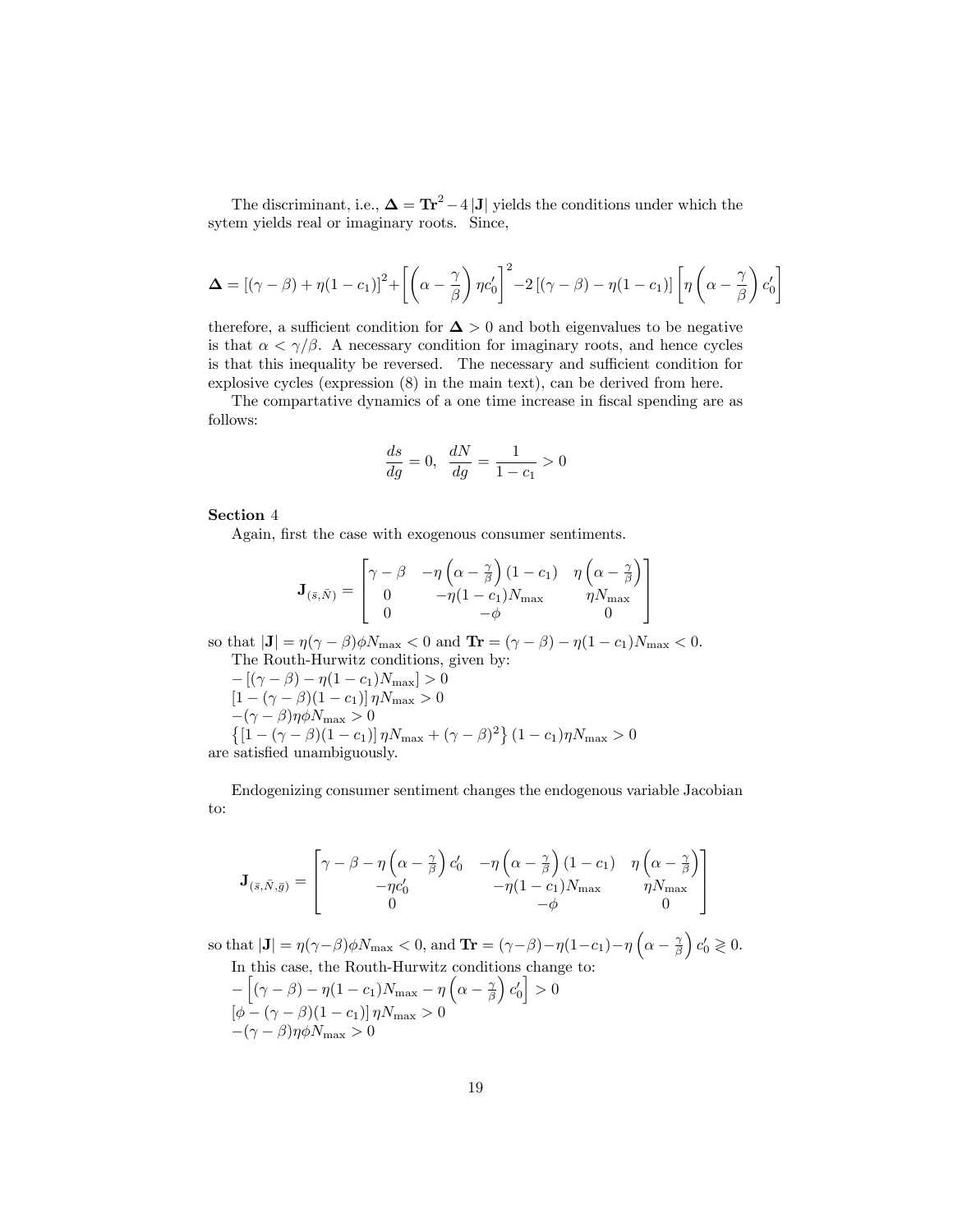$$
\left\{ \left[ \eta \left( \alpha - \frac{\gamma}{\beta} \right) c'_0 + (1 - c_1) \eta N_{\text{max}} \right] \phi + \left[ (\gamma - \beta) - \eta \left( \alpha - \frac{\gamma}{\beta} \right) c'_0 - \eta (1 - c_1) N_{\text{max}} \right] \right\} (1 - c_1) (\gamma - \beta) \eta N_{\text{max}} > 0
$$

which yields 3 cases, as captured by expression (8) of the main text.